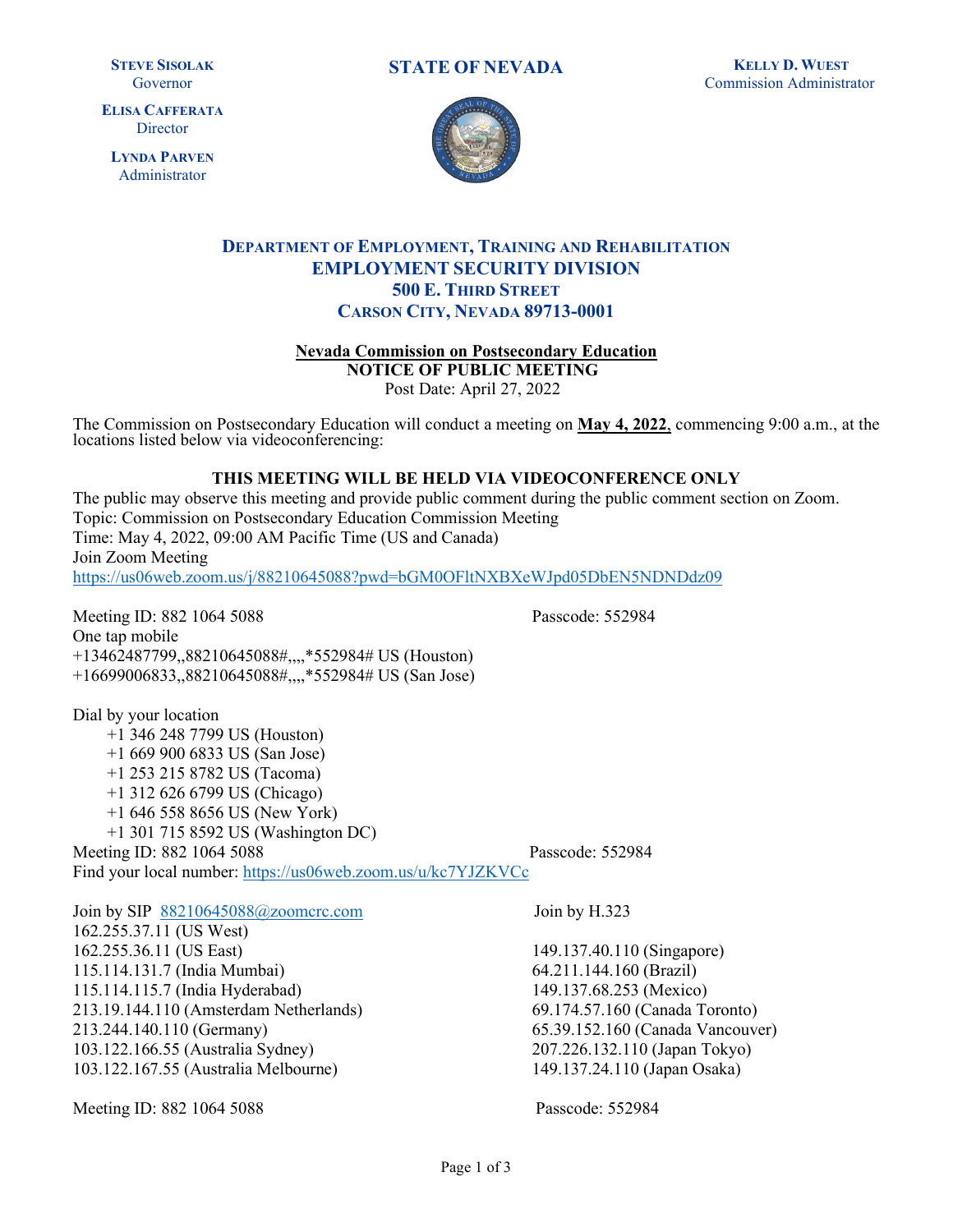According to NRS 241.020, Meeting Materials are available at: [https://detr.nv.gov/page/public\\_meetings](https://detr.nv.gov/page/public_meetings) 

 The Commission may take items out of order; combine two or more items for consideration; remove an item from the agenda; or, delay discussion on any item. The Commission will take public comment at the beginning and end of this affect the due process rights of an individual. The Commission will limit public comment to three minutes. Written submissions may be considered. While there will be no restriction on comments based on viewpoint, repetitive comments may be limited. meeting and may allow public comment after conclusion of any contested case or quasi-judicial proceedings that may

#### **AGENDA**

| <b>General Business</b>                                                                                                                                                                                                                                                                 |  |
|-----------------------------------------------------------------------------------------------------------------------------------------------------------------------------------------------------------------------------------------------------------------------------------------|--|
|                                                                                                                                                                                                                                                                                         |  |
|                                                                                                                                                                                                                                                                                         |  |
| Chair may limit public comment to 3 minutes per speaker but may not restrict comment based upon viewpoint. No                                                                                                                                                                           |  |
| action may be taken upon a matter raised under the public comment period, unless the matter itself has been                                                                                                                                                                             |  |
| specifically included on this agenda as an action item.                                                                                                                                                                                                                                 |  |
|                                                                                                                                                                                                                                                                                         |  |
|                                                                                                                                                                                                                                                                                         |  |
|                                                                                                                                                                                                                                                                                         |  |
|                                                                                                                                                                                                                                                                                         |  |
|                                                                                                                                                                                                                                                                                         |  |
|                                                                                                                                                                                                                                                                                         |  |
|                                                                                                                                                                                                                                                                                         |  |
|                                                                                                                                                                                                                                                                                         |  |
|                                                                                                                                                                                                                                                                                         |  |
|                                                                                                                                                                                                                                                                                         |  |
|                                                                                                                                                                                                                                                                                         |  |
|                                                                                                                                                                                                                                                                                         |  |
|                                                                                                                                                                                                                                                                                         |  |
|                                                                                                                                                                                                                                                                                         |  |
|                                                                                                                                                                                                                                                                                         |  |
|                                                                                                                                                                                                                                                                                         |  |
|                                                                                                                                                                                                                                                                                         |  |
|                                                                                                                                                                                                                                                                                         |  |
| <b>Subcommittee creation</b>                                                                                                                                                                                                                                                            |  |
|                                                                                                                                                                                                                                                                                         |  |
| <b>Comments</b>                                                                                                                                                                                                                                                                         |  |
|                                                                                                                                                                                                                                                                                         |  |
| Chair may limit public comment to 3 minutes per speaker but may not restrict comment based upon viewpoint. No<br>action may be taken upon a matter raised under the public comment period, unless the matter itself has been<br>specifically included on this agenda as an action item. |  |
|                                                                                                                                                                                                                                                                                         |  |
|                                                                                                                                                                                                                                                                                         |  |

A copy of the meeting Notice and Agenda can be requested either in person or by written request to the Commission on Postsecondary Education, 2800 E. St. Louis Avenue, Las Vegas, Nevada 89104; email at sbeckett@detr.nv.gov; or telephone Susan Beckett at (702) 486-2898 or fax request to (702) 486-7340. Copies of pertinent documents will also be made available on the CPE and DETR website at: [http://cpe.nv.gov](http://cpe.nv.gov/) and [http://detr.nv.gov.](http://detr.nv.gov/)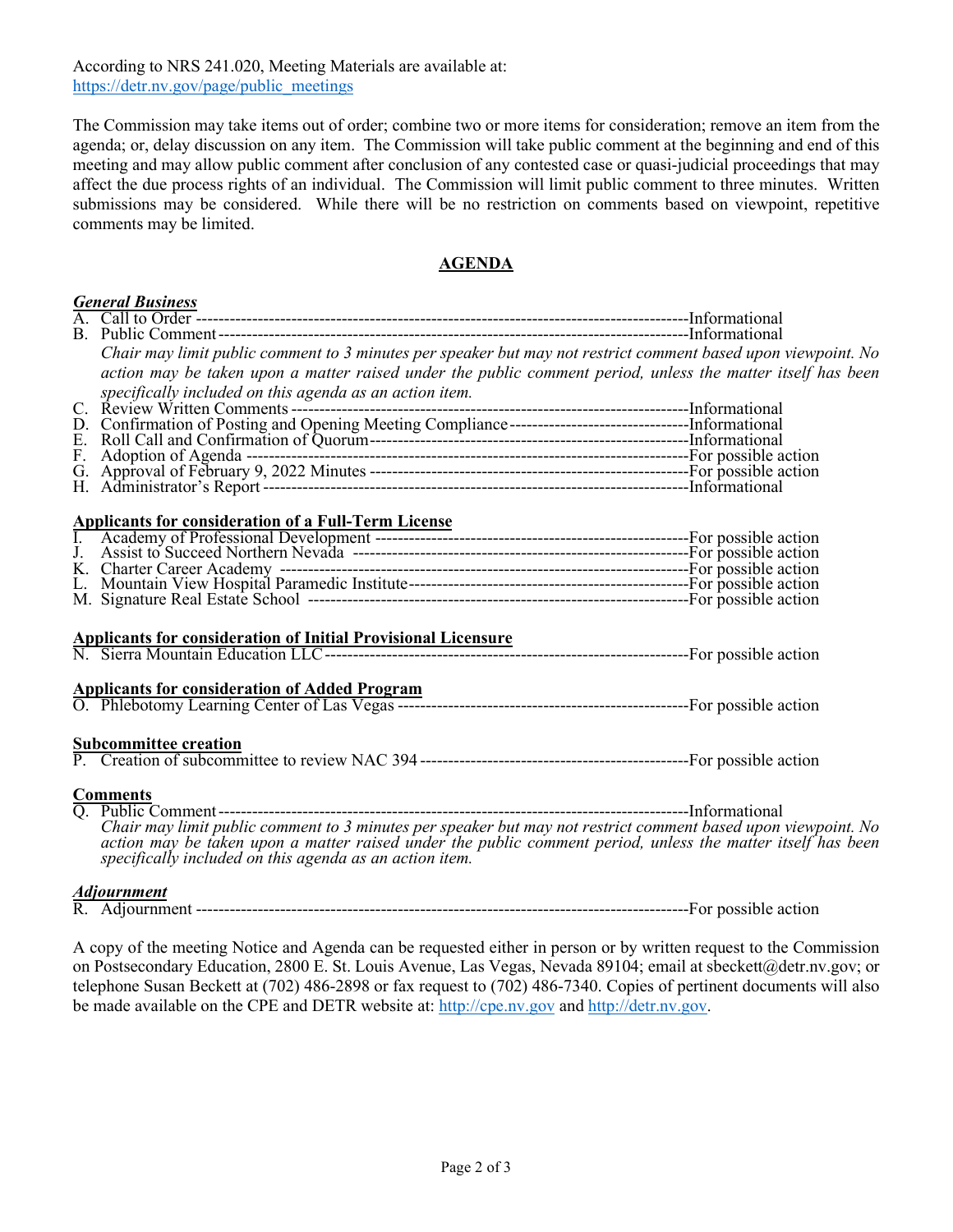**NOTE**: Written comments must be received by the Commission on Postsecondary Education on or before May 2, 2022 at the following address:

Department of Employment, Training and Rehabilitation Employment Security Division Commission on Postsecondary Education Attn: Susan Beckett 2800 E. St. Louis Avenue Las Vegas, NV 89104 Or via e-mail at sbeckett@detr.nv.gov

**NOTE**: Persons with disabilities who require reasonable accommodations or assistance at the meeting should notify the Commission on Postsecondary Education in writing at 2800 E. St. Louis Avenue, Las Vegas, Nevada 89104, or contact Susan Beckett at (702) 486-2898 or e-mail sbeckett@detr.nv.gov *(for individuals who are deaf or have hearing disabilities, dial TTY (800) 326-6868 or 711 for Relay Nevada)* or send a fax to (702) 486-7340 within 72 hours of meeting date and time. Supporting materials as provided for in NRS 241.020(5) may be obtained by contacting Susan Beckett at the above-noted contact information.

#### **Notice of this meeting was mailed to groups and individuals as requested at the following locations on or before 9 a.m. on the 3rd working day prior to the scheduled meeting date.**

1. Commission on Postsecondary Education principal office at, 1860 E. Sahara Avenue, Las Vegas, NV 89104

2. DETR – State Administrative Office, Stan Jones Building, 2800 E. St. Louis Avenue, Las Vegas, NV 89104

- 3. DETR State Administrative Office, 500 E. Third Street, Carson City, NV 89713
- 4. Grant Sawyer Building, 2501 Washington Street, Las Vegas, NV 89101

5. State Capital Building, 101 N. Carson Street, Carson City, NV 89701

Notice of this meeting was posted on the Internet on the following websites: DETR's Public Notices website at: [http://detr.nv.gov/Page/PUBLIC\\_NOTICES,](http://detr.nv.gov/Page/PUBLIC_NOTICES) the State of Nevada's Public Notices website at: [https://notice.nv.gov/,](https://notice.nv.gov/) the Commission on Postsecondary Education page at [www.cpe.nv.gov](http://www.cpe.nv.gov/) and the Administrative Regulation Notices website at: [http://www.leg.state.nv.us/App/Notice/A/.](http://www.leg.state.nv.us/App/Notice/A/)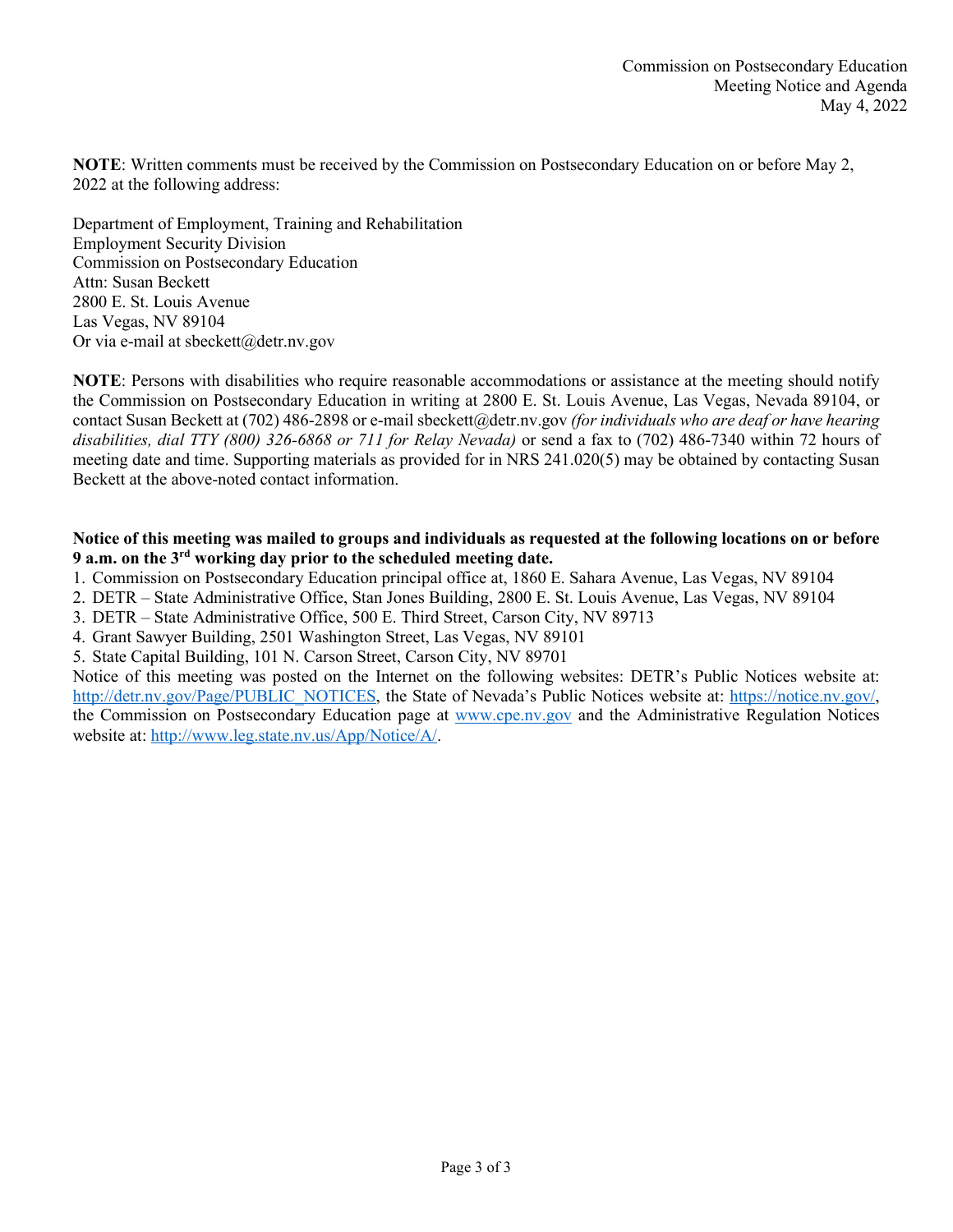## **DRAFT MINUTES STATE OF NEVADA EMPLOYMENT SECURITY DIVISION COMMISSION ON POSTSECONDARY EDUCATION**

## **NEVADA COMMISSION ON POSTSECONDARY EDUCATION MINUTES**

Topic: Commission on Postsecondary Education Time: February 9, 2022, 09:00 AM Pacific Time (US and Canada)

Join Zoom Meeting <https://us06web.zoom.us/j/85394793014?pwd=TkZ1ZSsxOXNCVjNZbm5SWi9UaXF6QT09>

## **Meeting ID: 853 9479 3014 Passcode: 660328**

One tap mobile +13462487799,,85394793014#,,,,\*660328# US (Houston) +16699006833,,85394793014#,,,,\*660328# US (San Jose)

Dial by your location

 +1 346 248 7799 US (Houston) +1 312 626 6799 US (Chicago) +1 669 900 6833 US (San Jose) +1 646 558 8656 US (New York) +1 253 215 8782 US (Tacoma) +1 301 715 8592 US (Washington DC)

**Meeting ID: 853 9479 3014 Passcode: 660328**  Find your local number:<https://us06web.zoom.us/u/kdQquiVeBq>

Join by SIP [85394793014@zoomcrc.com](mailto:85394793014@zoomcrc.com) 

Join by H.323 103.122.167.55 (Australia Melbourne) 162.255.37.11 (US West) 149.137.40.110 (Singapore) 162.255.36.11 (US East) 64.211.144.160 (Brazil) 115.114.131.7 (India Mumbai) 149.137.68.253 (Mexico) 115.114.115.7 (India Hyderabad) 69.174.57.160 (Canada Toronto) 213.19.144.110 (Amsterdam Netherlands) 65.39.152.160 (Canada Vancouver) 213.244.140.110 (Germany) 207.226.132.110 (Japan Tokyo) 103.122.166.55 (Australia Sydney) 149.137.24.110 (Japan Osaka) **Meeting ID: 853 9479 3014 Passcode: 660328**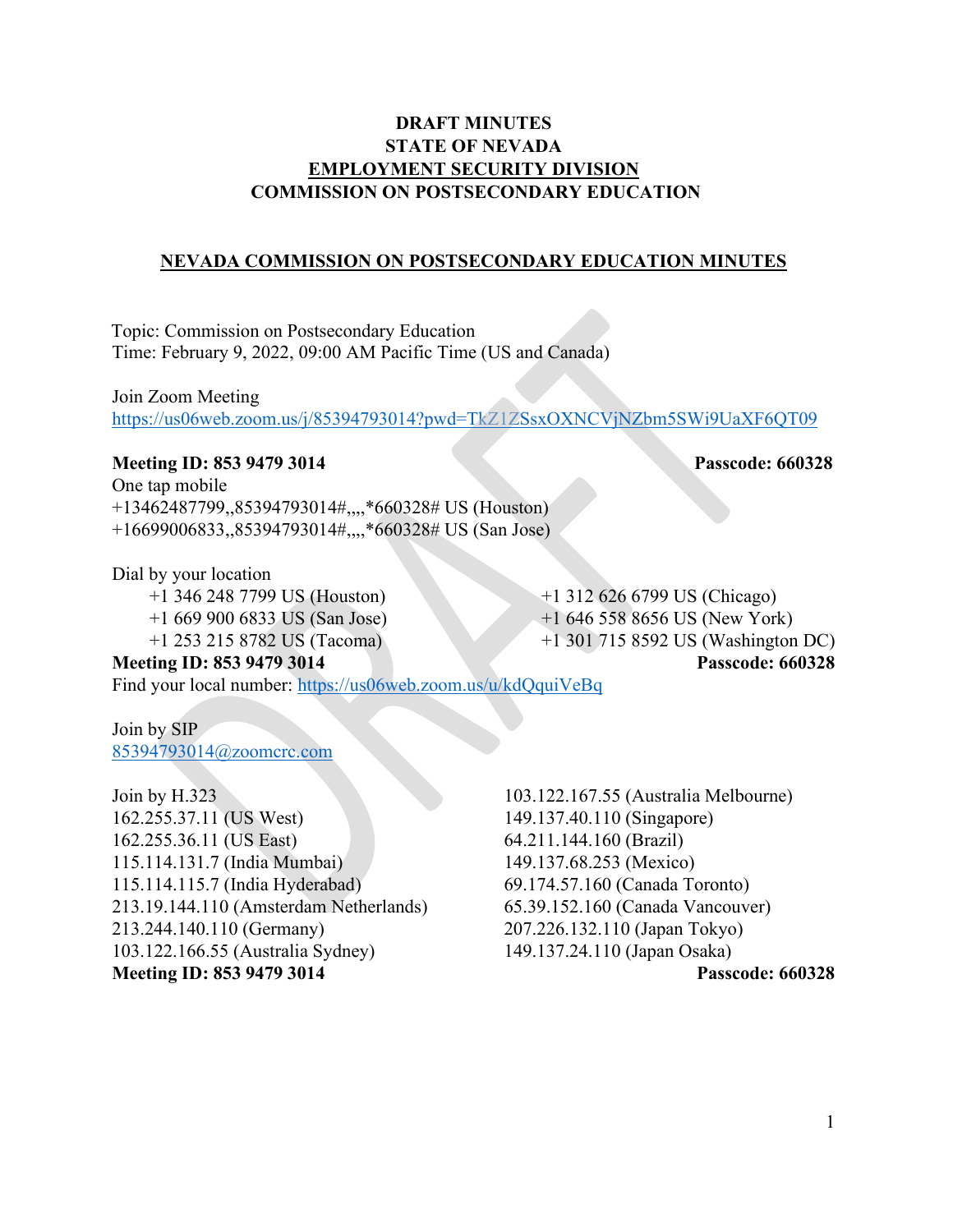## **Staff Present during Video Conference**

Kelly D. Wuest, CPE Administrator Maricris Wu, CPE Postsecondary Education Specialist Susan Beckett, CPE Administrative Assistant III

# **Members of the Public, Media, and Other Agencies**

**Present in Las Vegas**  Todd Weiss, Nevada Attorney General Office, Deputy Attorney General Venus Fajota Carol Galbraith, Sonder C N A Training Abby Walker Angie LeBlanc, Accelerated Dental Assisting Academy Dora Valentin, Adult Care Connections Andrew Rozell, iTeachNevada Brian Treu, Phlebotomy Training Specialist Jacqueline Villeda, Coaching Pros Dr. Kimberly Thaggard, iTeachNevada Emily Jenks Haley Hutchison Haylee Stephens, Arch Dental Assisting Academy Heidi Callender Jessica Ford Molly Rose Lewis – US Sen Rosen Monica Sanborn, Phlebotomy Training Specialist Mishaux Ramirez, Accelerated Dental Assisting Academy Ryan Rauzon Christian Jones

# **Member of the Commission on Postsecondary Education**

**Present during Video Conference Meeting**  Nate Clark, Chair Sharon Frederick, Vice Chair Thomas Kenny Joseph Rhoades Steven Soares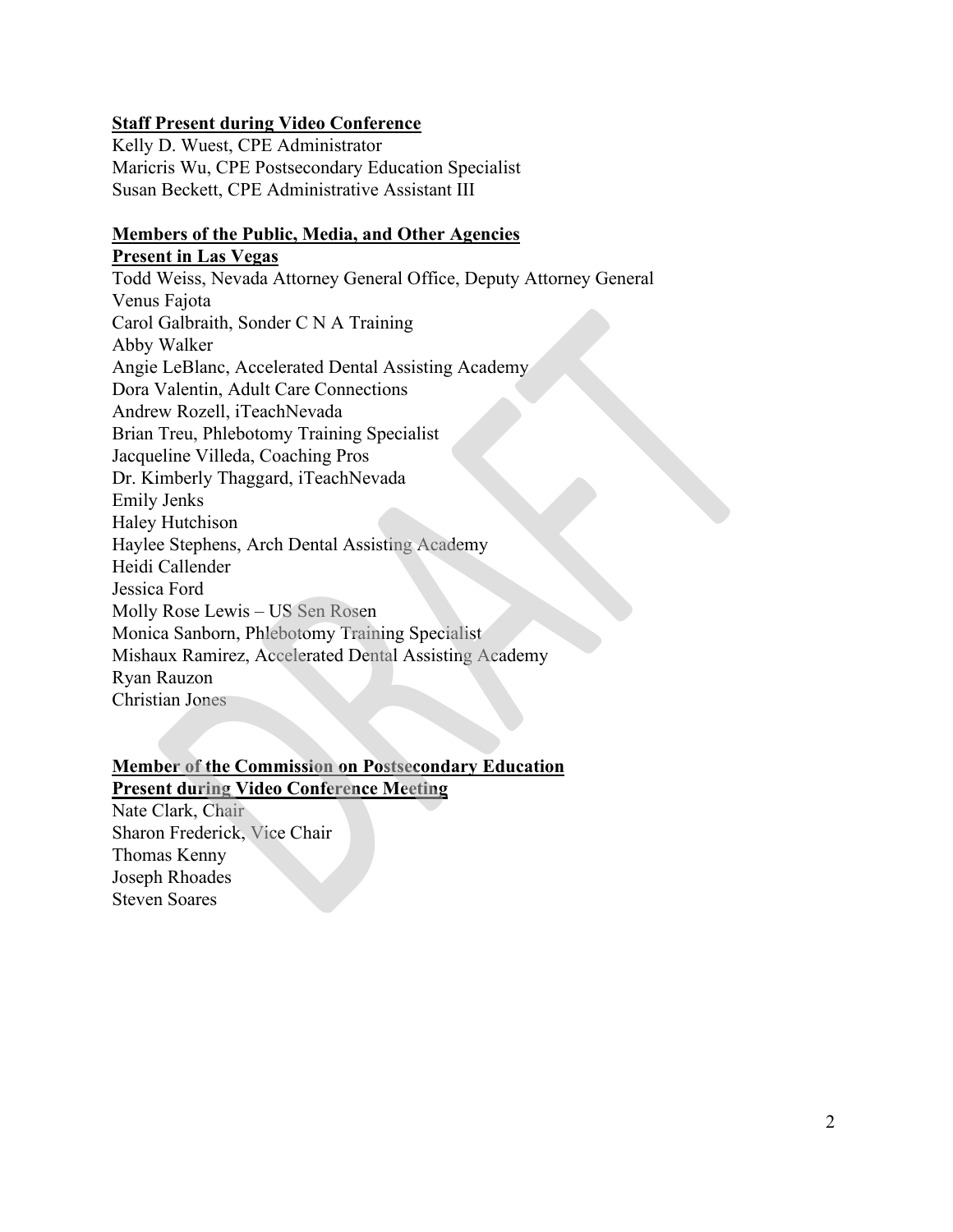# **STATE OF NEVADA EMPLOYMENT SECURITY DIVISION COMMISSION ON POSTSECONDARY EDUCATION MINUTES**

February 9,  $2022 - 9:00$  A.M.

## **Call to Order**

The meeting was held via Video Conference ZOOM. The meeting was called to order by Chair Commissioner Nate Clark at approximately 9:02 AM.

### **Public Comments**

Commissioner Clark asked for public comment – Molly Rose Lewis from U.S. Senator Rosen office introduced herself and is in attendance, gave information and her contact information is mollyrose lewis@rosen.senate.gov; 775-560-1824 she covers the 13 of 17 Northern Nevada Counties out of the Reno office.

## **Written Comments**

This is Susan Beckett, no written comments.

## **Confirmation of Posting**

Susan Beckett, for the record, Administrative Assistant III, Employment Security Division, Commission on Postsecondary Education. Yes, proper Notice and Posting were completed for this Meeting. The meeting will be held via videoconference only.

## **Roll Call**

- Commissioner Chair Clark Present
- Commissioner Vice-Chair Frederick Present
- Commissioner Eade Excused
- Commissioner Kenny Present
- Commissioner Ponder Absent
- Commissioner Rhodes Present
- Commissioner Sewell Excused
- Commissioner Soares Present

Administrator Kelly Wuest: took roll via verbal and video. Confirmation of a quorum.

### **Adoption of Agenda:**

Motion: Commissioner Rhodes – Move to approve adoption of Agenda for February 9, 2021.

Second: Commissioner Soares.

Discussion: None.

Results: Unanimous, agenda is adopted.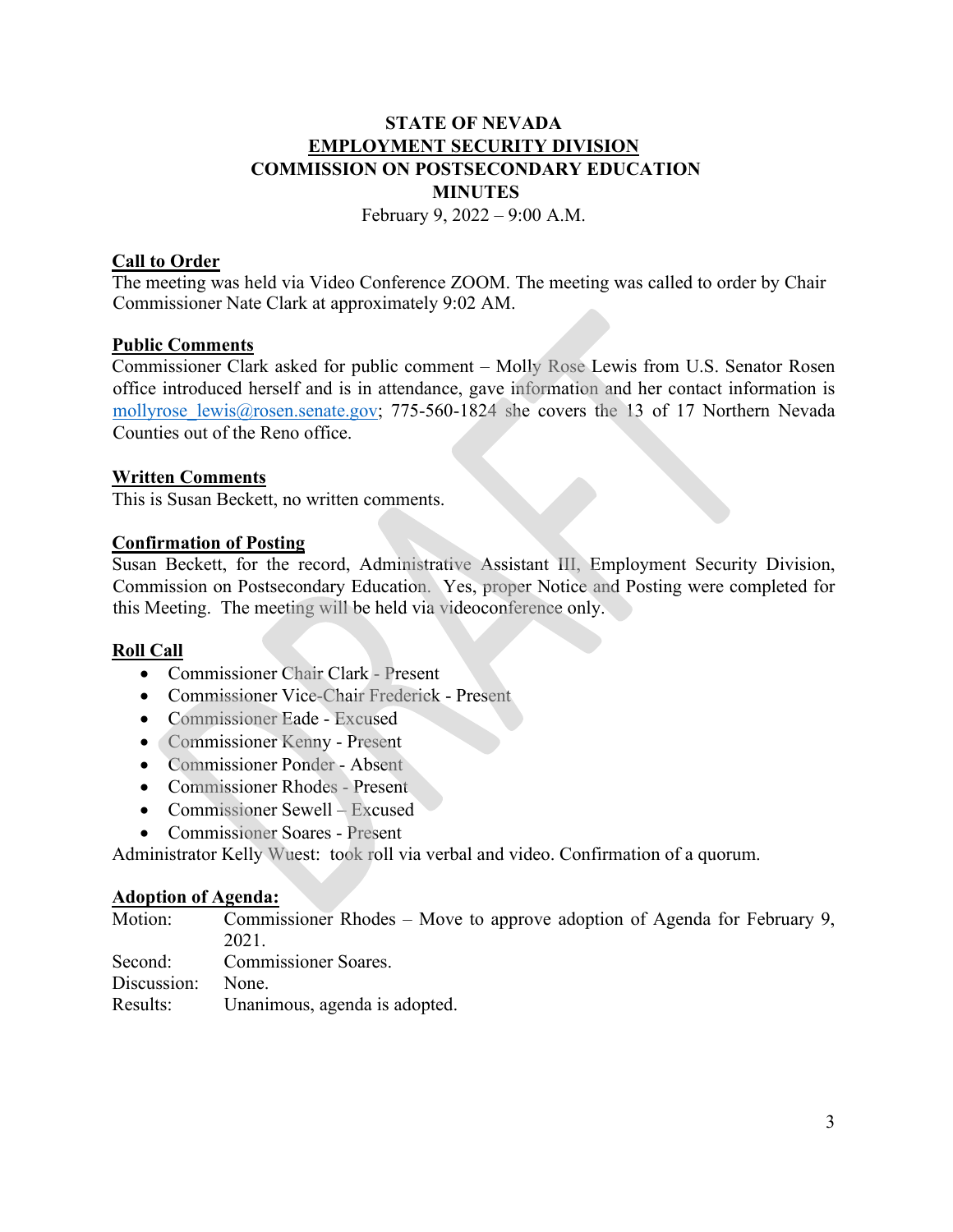## **Approval of Minutes November 3, 2021, Meeting**

| Discussion: | Susan Beckett updated an error on the minutes submitted. Under Roll Call,      |
|-------------|--------------------------------------------------------------------------------|
|             | Commissioner Clark was listed as excused. He was present he was present at the |
|             | meeting.                                                                       |
| Motion:     | Commissioner Rhodes – Motion to amend the submitted minutes for November 3,    |
|             | 2021, meeting to include Commissioner Clark as present.                        |
| Second:     | Commissioner Kenny.                                                            |
| Discussion: | None.                                                                          |
| Results:    | Unanimous, motion carries.                                                     |
|             |                                                                                |
| Motion:     | Commissioner Rhodes – Motion to approve the amended meeting minutes.           |
| Second:     | <b>Commissioner Soares.</b>                                                    |
| Discussion: | None.                                                                          |
| Results:    | Unanimous, motion carries.                                                     |

## **Administrators Report**

Administrator Kelly Wuest read the submitted Administrators Report (as submitted in the Public Packet Posting) with the following updates:

Commissioner Clark asked Administrator Wuest about the Morrison University website, he could not find anything that they are located in Nevada. Administrator Wuest stated they may have removed it as we have been addressing student inquires as we receive them.

Quarterly reporting update: 40 outstanding institutions still need to report our current report is up to 7,851. Quarter three increased another 2,000 students after our last meeting, we are expecting our current numbers to increase for quarter four.

Commissioner Frederick, in the past, you have been able to utilize interns to assist you in the office, is that something that is still viable? Administrator Wuest replied, there is a program called Skill Bridge the State of Nevada is exploring whether to participate in it. I did request participation and completed the survey sent out. The participants would be a Veteran that would be transitioning out of military service. The other interns CPE had been from a program ran from DETR that are young students with disabilities. That program works really well in processing our backlog of transcripts from the closed institutions.

## **Applications for Full Term License**

### *Adult Care Connections*

- Testified: Dora Valentin, attended the meeting. There were issues with their microphone and given the option to speak via the chat if there were questions.
- Motion: Commissioner Frederick A motion that Adult Care Connections be granted full term licensure.
- Second: Commissioner Soares.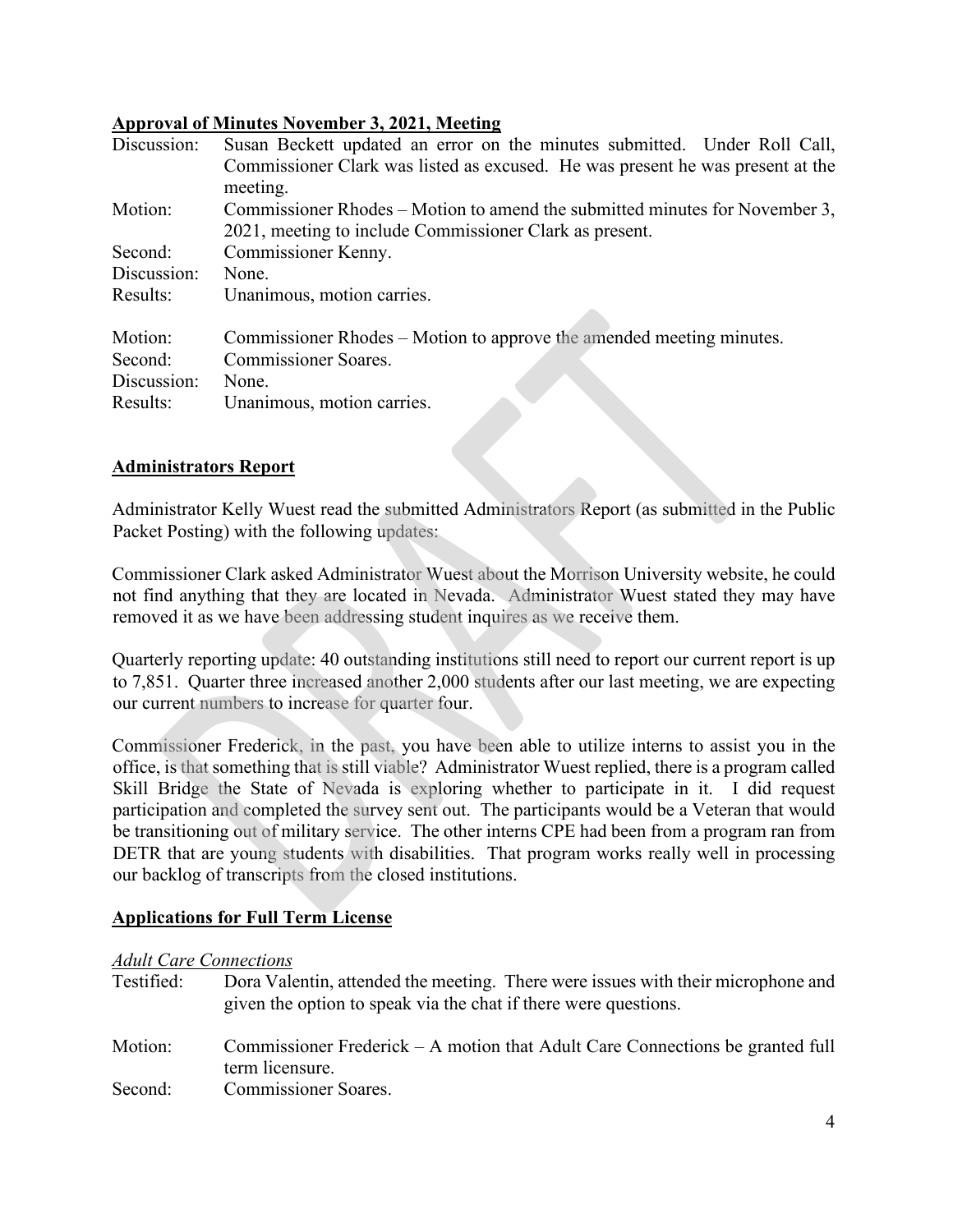Discussion: None. Results: Unanimous, motion carries.

#### *Arch Dental Assisting Academy*

Testified: Haylee Stephens gave background and information for Arch Dental Assisting Academy.

> Commissioner Clark asked about the programs original plan to open in Reno and now it has moved to Vegas. Haylee Stephens responded the program was relocated to Las Vegas. Commissioner Soares asked about curriculum content for sonic cleaning versus manual. Ms. Stephens indicated they cover both types. Commissioner Soares asked about enrollment growth? Ms. Stephens responded that the enroll has started to increase. Commissioner Soares ask about externship? Ms. Stephens stated the program requires a 40-hour externship for all students.

| Motion:     | Commissioner Soares – A motion for a full-term license be granted to Arch Dental |  |
|-------------|----------------------------------------------------------------------------------|--|
|             | Assistant Academy.                                                               |  |
| Second:     | Commissioner Rhodes.                                                             |  |
| Discussion: | None.                                                                            |  |
| Results:    | Unanimous, motion carries.                                                       |  |

#### *Coaching Pros for Personal Injury Academy*

| Testified: |  | Jacqueline Villeda testified and gave background. |  |  |
|------------|--|---------------------------------------------------|--|--|
|------------|--|---------------------------------------------------|--|--|

Commissioner Rhodes asked about Jacqueline Villeda experience, and she explained that she is involved in litigation but is not a paralegal but a case manager with specialization in pre-litigation stages of the claim. Commissioner Rhodes asked about the current audit students and employment. Ms. Villeda explained the process of the program while students are often working in the field, the training will enable the student to promote.

Motion: Commissioner Frederick – A motion for a full-term license be granted Coaching Pros for Personal Injury Academy. Second: Commissioner Kenny. Discussion: None. Results: Unanimous, motion carries.

#### *iTeachNevada*

Testified: Dr. Kimberly Thaggard, gave a background and update on the program.

> Commissioner Clark requested information about how you plan to address CPE's areas of concern. Kimberly Thaggard, yes, and I want to commend Maricris for the amazing work she has done as well as Susan meeting with us to ensure we are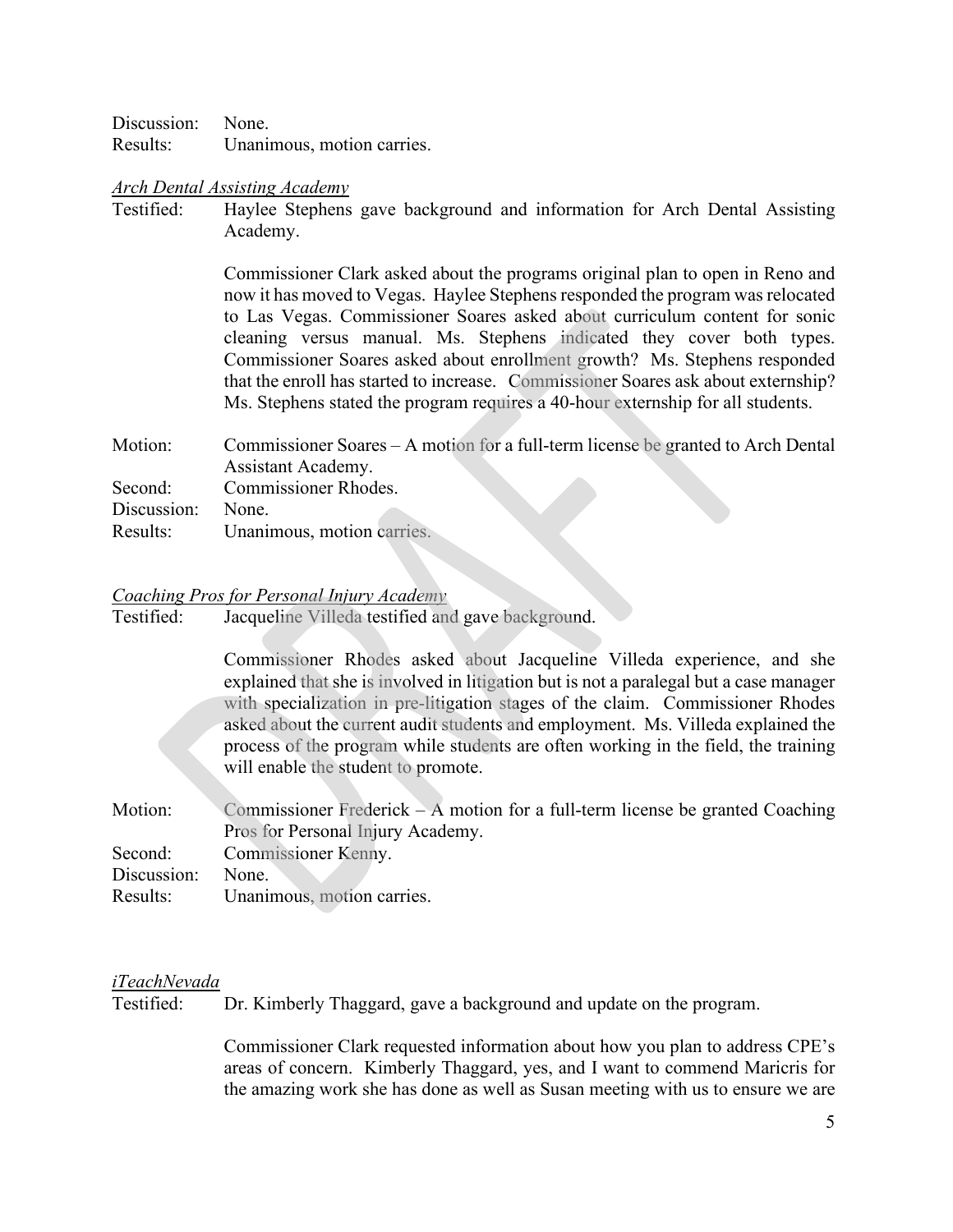in compliance. I think the answer really to this is the exponential growth that has taken place. I am sure you are very familiar with the Nevada teacher pipeline; we have seen a rapid amount of growth since we applied back in March. A lot of the missing documentation was in regard to our employees that we have had to bring on in result of that growth. We seem to be having issues with the 40b and 40c compliance with HR. Commissioner Clark, I see that one of the areas was where there were some citations from Texas regulations and then about the Nevada operation. Do you have someone on board who is familiar with the Nevada regulations? Kimberly Thaggard, that would be me, I was hired last March. We are a nationwide company again; the problem of a teacher pipeline is not only significant in Nevada it is a nationwide problem. It appears to be an oversight and legitimately a typo.

Commissioner Frederick, will you be actively seeking student veterans? Kimberly Thaggard, certainly, I actually have a meeting with Grace Ann, and she is working with myself and public ed foundations Pathways Commission. We are working very closely to try to get as many veterans in the classroom as possible. Commissioner Frederick, thank you for your testimony regarding our Nevada Revised Statues. That was very upsetting to me. I felt that you were completely ignoring our requirements here in Nevada. I am very pleased to hear your explanation because originally, I was not in favor of the nine-month extension. I did not think you were being serious about this being iTeachNevada and not iTeachTexas. When I read the report and saw how many meetings this has taken for you when this should have been a slam dunk for you. We see other applicants appear before us with much less historical knowledge and education. It just seems like they don't have the issues. I chaired the meeting for your provisional license, and I was hopeful.

Commissioner Soares asked Administrator Wuest, how was the nine-month period determined? Administrator Wuest responded that six months would be too short of a period since the institution has still not corrected documents including the enrollment agreement. From our experience, we would require the recommended nine-months to ensure compliance. The reference to Texas related regulations will require updating for enrolled students and in reality, the time frame is seven months when you consider the timing of the audit to prepare for the Commission meeting. We will be conducting the next audit in person.

Motion: Commissioner Rhodes – Motion that the iTeachNevada provisional license be granted for an additional nine-month period. Second: Commissioner Frederick. Discussion: Results: Unanimous, motion carries.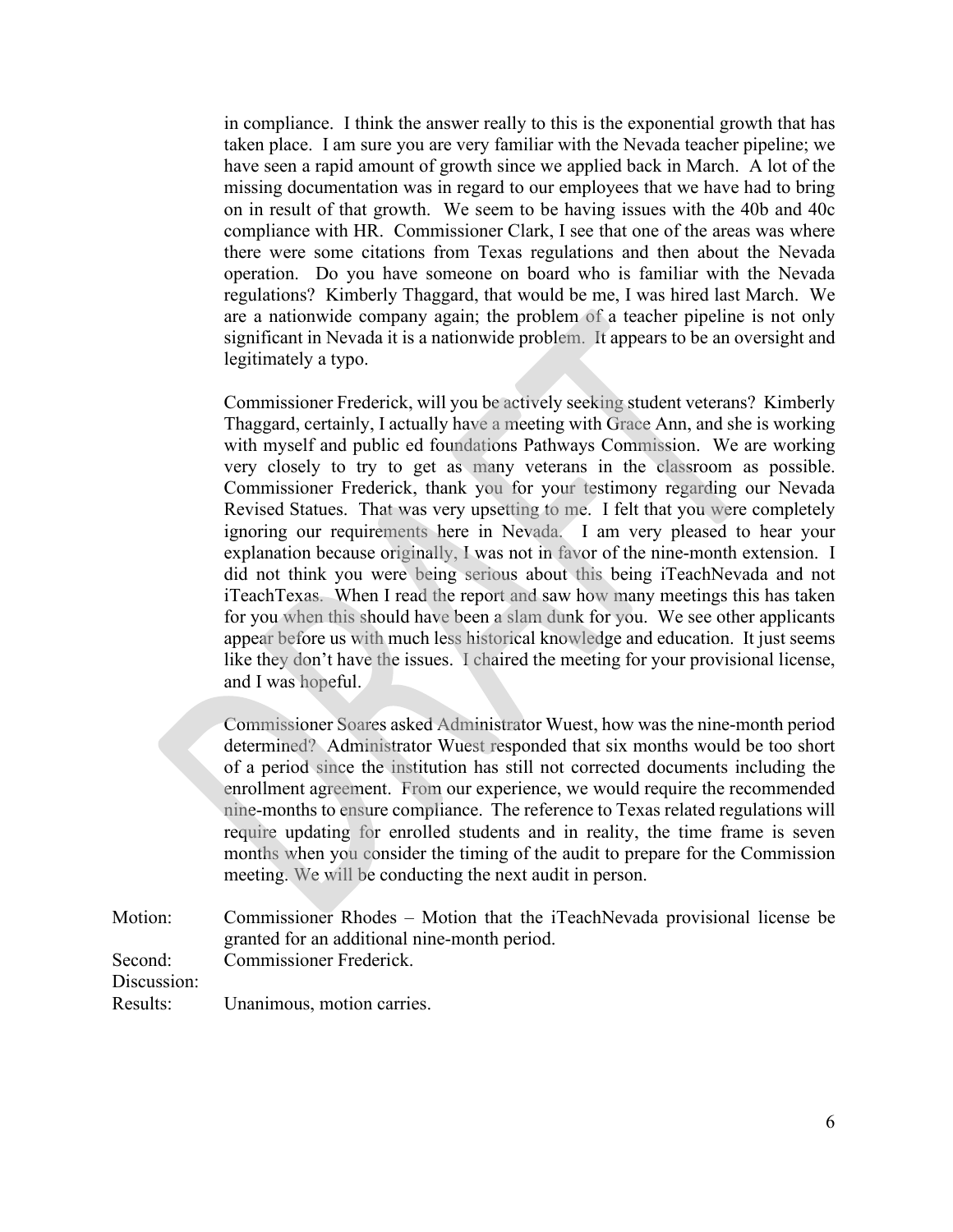#### *Phlebotomy Training Specialists, LLC*

Testified: Brian Treu, gave background and update for the institution.

Commissioner Kenny, how many draws do students do when they train with you? Brian Treu, 100 they have to do 100. Commissioner Clark, are your phlebotomists becoming certified through a phlebotomy certifying agency? Brian Treu, yes NHA.

Motion: Commissioner Frederick – Motion to grant full term license for Phlebotomy Training Specialists, LLC. Second: Commissioner Soares. Discussion: None. Results: Unanimous, motion carries.

# *Sonder CNA Training*

| Testified: | Carol Galbraith provided a background of the school and program. She also |
|------------|---------------------------------------------------------------------------|
|            | thanked Maricris Wu for her assistance.                                   |
| Motion:    | Commissioner Soares – Motion to grant full term license for Sonder CNA    |

Training.

Second: Commissioner Rhodes.

Discussion: None.

.

Results: Unanimous, motion carries.

### **Applications for Initial Provisional Licensure**

#### *Accelerated Dental Assisting Academy*

| Testified: | Mishaux Ramirez, gave background and information about the proposed              |
|------------|----------------------------------------------------------------------------------|
|            | institution and why Dr. Jarrad Bencaz decided to start a school. Additionally,   |
|            | thanked Maricris Wu for her support and assistance. Mishaux Ramirez, gave a      |
|            | very detailed report on the program. Mishaux Ramirez, asked a question           |
|            | pertaining to Commissioner Soares question earlier today, she quoted the law and |
|            | then asked about scaling teeth for further clarification. Commissioner Clark and |
|            | Commissioner Soares responded with you are correct an assistant does not scale   |
|            | or sonic clean teeth in the State of Nevada.                                     |
|            |                                                                                  |
|            | $\mathbf{r}$ , and the set of the set of the set of $\mathbf{r}$                 |

Motion: Commissioner Frederick – That a twelve-month provisional license be granted to Accelerated Dental Assisting Academy to offer the Dental Assisting Certificate program contingent upon receipt of surety bond in the amount of \$22,000, facility approval, personnel information, and curriculum approval. Second: Commissioner Rhodes. Discussion: None. Results: Unanimous, motion carries.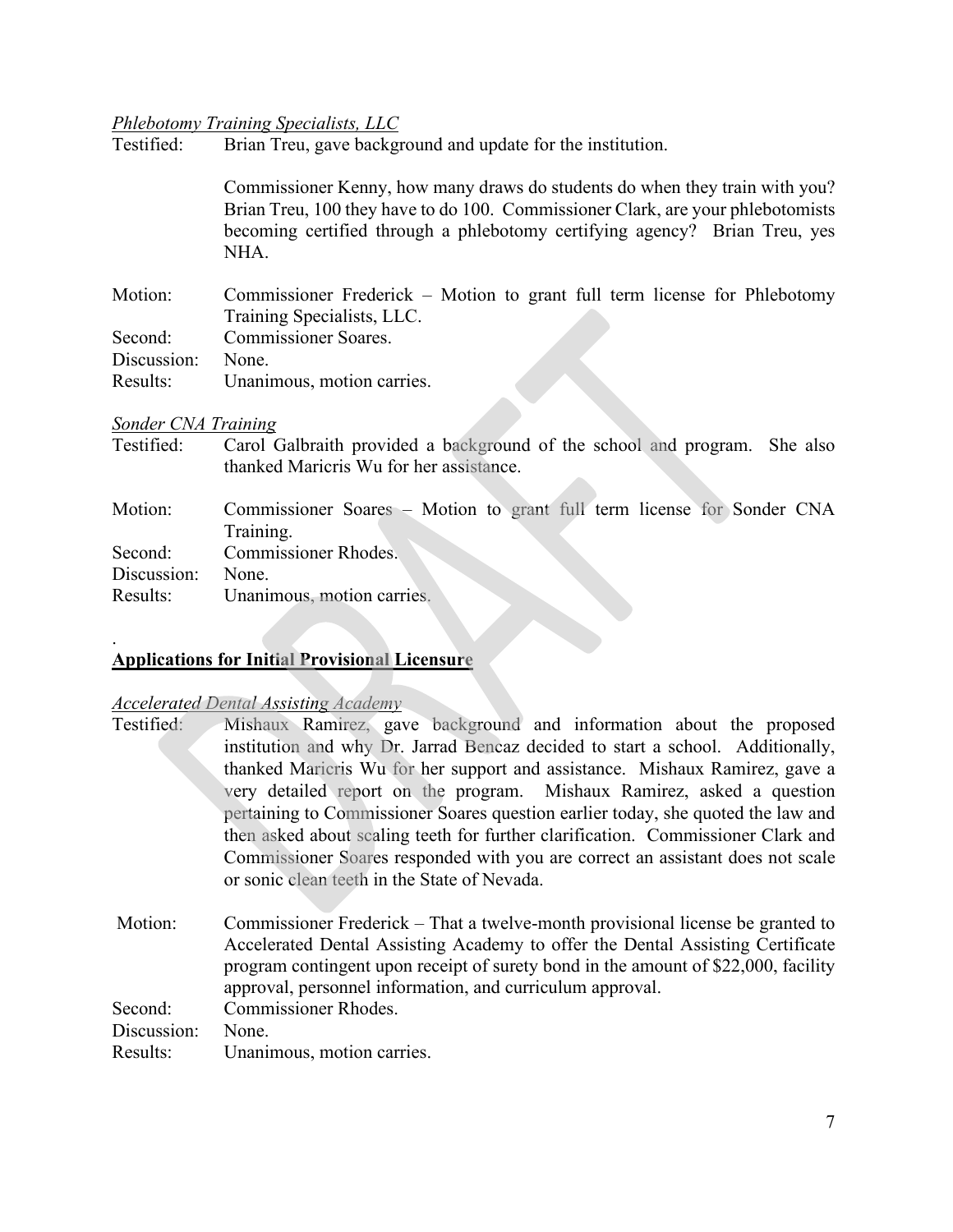## **NAC Changes**

# *Changes to NAC 441A Concerning Immunization Requirements*

Testified: Administrator Wuest gave background information and reviewed the information submitted in the public packet. Commissioner Clark requested possible next steps.

Administrator Wuest state the Commission could send a letter to the Board of Health requesting participation in any revision of NAC 441A or it could be sent by staff which would not require a vote. The regulation directly impacts the constituents of the commission and would require Commission staff to enforce. As written, it will have a financial impact on the schools to collect and maintain health record in addition to CPE staff time.

Commissioner Clark requested if anyone would like to motion to authorize that letter.

Commissioner Rhodes commented on the exchange of the word University and postsecondary institution in the regulation and how this changed the scope of who was required to abide by the regulation.

Commissioner Soares commented on the vagueness concerning the referenced computerization of records and reference to COVID 19 immunity which does not exist.

Deputy Attorney General Todd Weiss was asked if the Commission could have subcommittees to address such issues. DAG Weiss indicated that whether a subcommittee needs to be part of the Open Meeting Law or not is very fact specific to exactly what the subcommittee is doing, what it's purposes, who is on it. He would help the Commission set up something if interested.

Commissioner Clark discussed whether a motion was needed to proceed, and Administrator Wuest indicated that if the request was coming from the Commission a motion would need to occur but if from staff it would not require a vote.

Motion: Thomas Kenny, to authorize a letter from the commission to the agencies involved that we request that we would be involved in future discussions about any, rules, regulations and so forth that involve requirements for vaccinations by students in the state of Nevada, or higher education students' postsecondary education students in the state of Nevada. Second: Commissioner Soares.

Any discussion: Commissioner Frederick asked if motion could be very generic, and just make it specific to NAC, instead of, being specific for vaccinations. Discussion occurred on who would get the letter if generic, the broad impact of such a request and past occurrences specific to this regulation.

Commissioner Clark amended to make it more generic and seconded by Commissioner Kenny.

## Amended motion:

Motion: Commissioner Frederick - A letter from the Commission to the agencies involved that we request that we would be involved in future discussions about any, rules, regulations and so forth that involve changes in NAC requirements for students in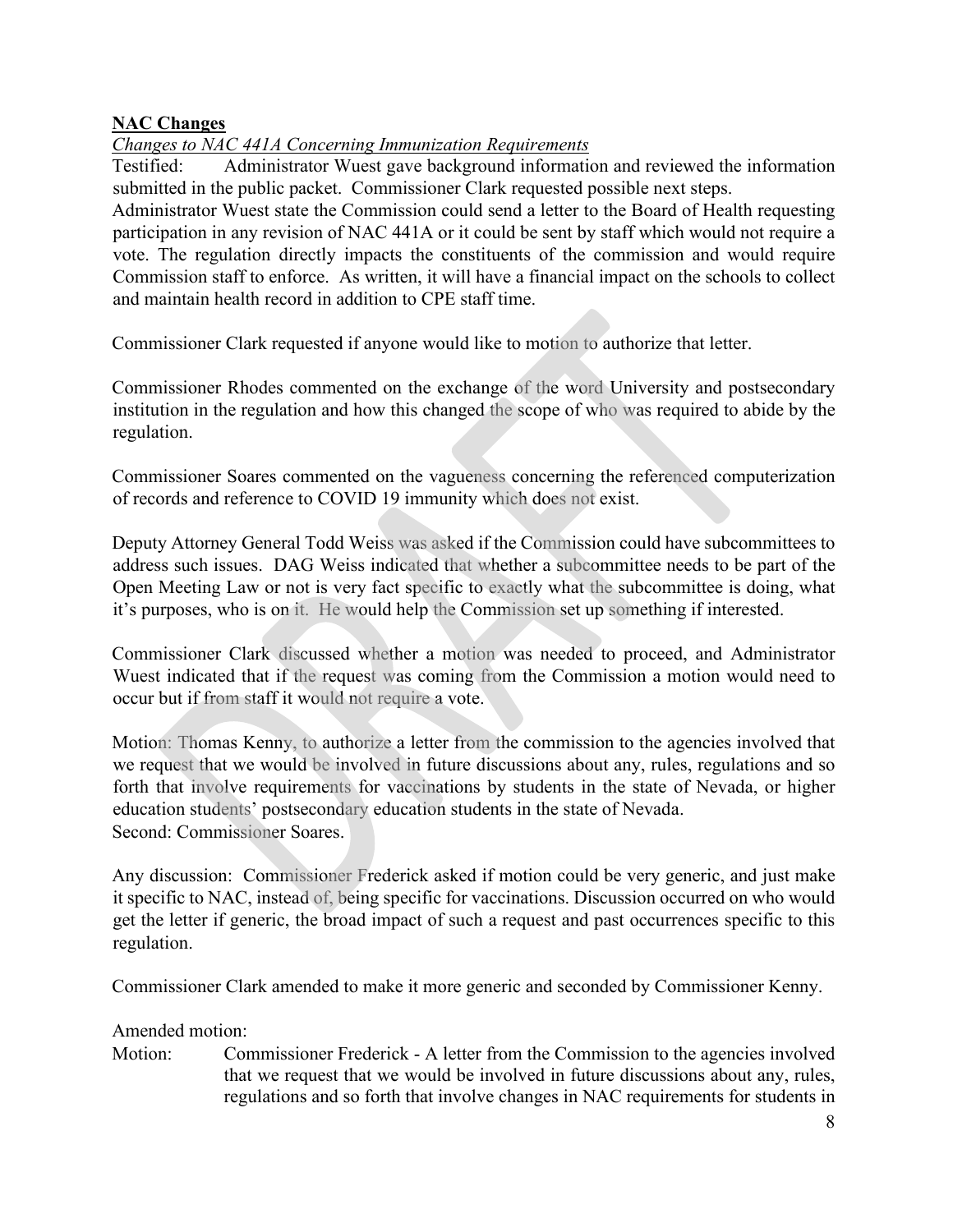|             | the state of Nevada, or higher education students, postsecondary education |
|-------------|----------------------------------------------------------------------------|
|             | students in the state of Nevada.                                           |
| Second:     | Commissioner Kenny.                                                        |
| Discussion: | None.                                                                      |
| Results:    | Unanimous, motion carries.                                                 |

#### *Changes to NAC 394 Concerning Financial Stability*

Testified: Administrator Wuest reported on the 10-year review of the NAC to determine if any regulations need to be updated or clarified. She noted changes required related to the passage of AB 169 in the past session that will need to occur. Any changes, requires a workshop and a small business impact for the changes as part of the LCB process.

Administrator Wuest presentation included an overview of NRS 394.445 stating institutions must be financially sound and capable, fulfilling its commitments to the students. The NAC provides a description of the financial statements content and specifying the financial statement an either audited or reviewed but the regulation does not indicate any characteristics or indicators of financial soundness. She noted a typo in the material in reference to NRS 394.460 identifying the financial statement of an institution is confidential. In formulating the requirement, the Commission should define the financial documents required to be part of the financial statement.

Approximately 75% of licenses are non-accredited vocational programs with many being small business owners. The current requirement for initial licensing requires startup companies to acquire a reviewed financial statement for a business that has yet to operate. These businesses have expresses having to pay more than the licensing fee and upwards of \$10,000 to meet the requirement. From the perspective of agency staff, the CPA reviewed financial statement provides little insight or indication of whether the applicant is financially stable. There are better ways to get to the data reducing the cost for our small business owners like submission of tax or banking records. Staff has also observed a significant different in submission times of an additional six to twelve months versus the accredited institution who apply in less than three months. Accredited applicants already prepare a CPA audited financial report for both the accrediting body as well as U.S. Department of Education (DE) so the current requirement does not pose a financial impact or challenge to the accredited applicants. For these applicants, defining financial soundness is the critical issue.

Commissioner Clark indicated there has been a lot of discussion about the same topic nationally. The US Department of Education has what they call the composite score. DE uses three different areas of the financial statement to come up with scores on liquidity, scores on cash reserves, as well as profitability. Each area is weighted, and they give you a composite score. If you're within 1.5 to 3.0 you are financially sound. If fall between 1.2 to 1.5 they call that zone and subject to height monitoring. If its below 1.0 now you've got a supply a letter of credit. I look at our own rules and we have similar instrument to the letter of credit, but we asked new schools to provide surety, which protects our students, where the US Department of Education requires a letter of credit after the fact, after a school starts losing money or losing assets and running out of resources. So, I almost like the system where we require surety. I question the way we calculate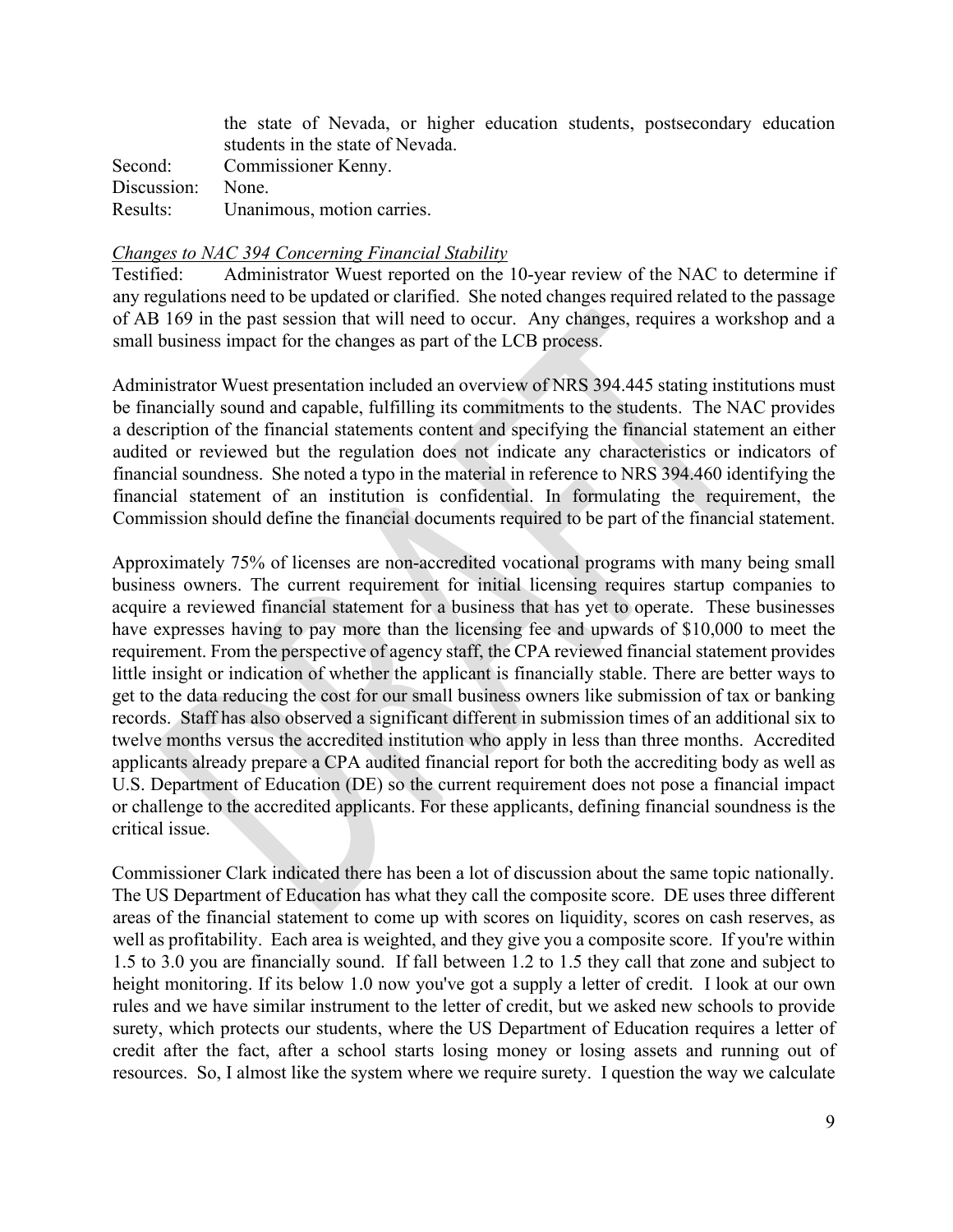the surety amounts and I also question those methods that we use to release the surety. Because we don't have a financial test to determine.

Commissioner Soares stated that having worked at DE he has history with this. Strictly speaking of degree granting institutions, the auditor's letter must give an opinion if they are following government auditing standards. There is a federal audit Clearinghouse where you can pull down the audit for the year it is not listed in the letter a form will be attached to it. I think the opinion is a crucial item we need to see. For the composite score, there is discussion replacing it with something else. That type of change is likely to take five to ten years to occur. There are other avenues to see the financial health of the organization that have been proposed. Looking at the number of degree granting institutions that failed over the past few years, students lost out. Commission Soares discussed a situation where a student from the Corinthians college continued paid on loans for several years not knowing about debt relief. The loan servicer did not disclose that she may be eligible for debt relief. Those are the kinds of things that I think we should be concerned with making sure that we've got the right information. I would like to share those strategies.

Commissioner Kenny stated that he is glad that we're talking about this, I think this is important. The current system of surety makes sense for brand new schools that don't actually have established financials. For accredited institutions which go through all of this process must be in operation for a period of time before they can seek accreditation which means that this really is the gateway for any of those schools to ever become an accredited institution. They have to start off not accredited, operate with a pathway that doesn't involve the business already existing that's obviously still a productive system. There may be more relevant data later when they are operating. For accredited institutions, it makes sense to have them submit audited financial statements because they already have them.

I have served on our Accreditation Commission on the Financial Review subcommittee there and that was are tasked with managing financial soundness for schools and they look at audited financial statements, but they're also looking at a few key financial indicators. Identifying what those indicators would be some examples include current ratio of current liabilities to assets, liabilities, having meet a certain minimum threshold once they have a history of operating. Many institutions may lose money for the first year or two before they start making money or having positive equity in the business. With regards to institutions not in compliance, is there a process of improving versus withdrawing a license. Build out a financial improvement plan and then monitor for a year to see if an improvement occurs. We could choose a high value metrics but that would become more work for staff. Trying to figure out how to simplify it might be an incredibly important part to making that realistic. We need to look at group financials and not just local financials. In the case of Brightwood's closure, the local campus was healthy but the system shutdown forcing the local closure. I think accreditation looks at the system and the local which provided more indications of trouble since system issues can impact local operations. Possibly build a bifurcated pathway, whether it be based on a certain amount of annual revenue where if the threshold is 250,000 in revenue, we would not need to see audited financial statements, but we need an accountant to sign off on your statements. For business above the threshold, the Commission would expect you to have the financial resources to get audited.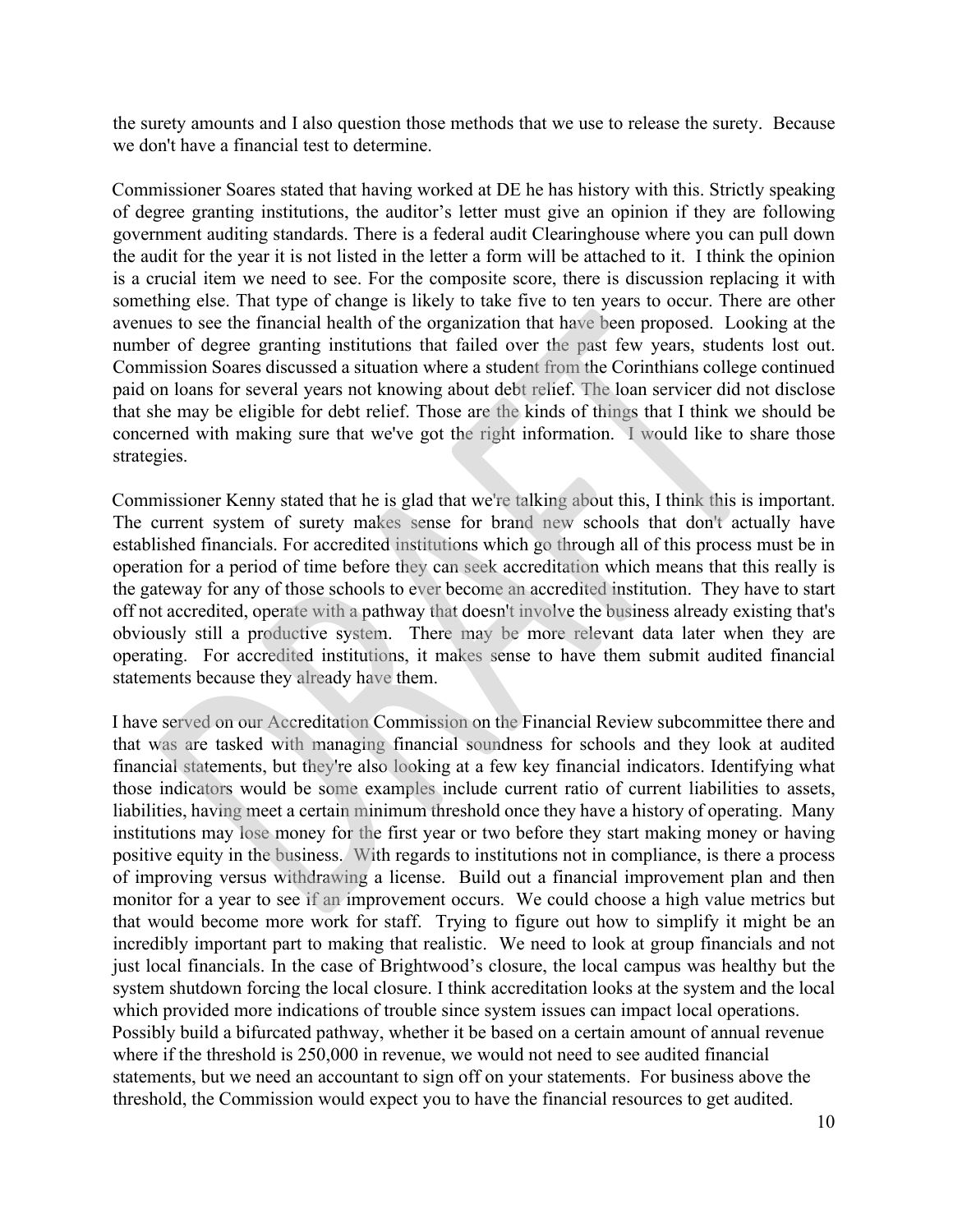If an institution has big enough annual revenue, then they are impacting a lot of students requiring they are held to that higher threshold of responsibility.

Commissioner Clark, agreed with Commissioner Kenny. The collection of that financial information, I think, is the easy piece to solve. We can easily write regulations requiring if you have audited financials, we need to see if you don't have audited financials when we asked for that almost suggest we look to the banks for that answer what do they ask for when they apply for a small business loan, which would be personal balance sheets and so forth. We can kind of align with that maybe we need to have a committee or subcommittee form to go over what do we do with the information once we gather it the make those important decisions.

Brian Treu, Phlebotomy Training spoke on other states where his institution is licensed where some used surety and others required audited financial statements.

Commissioner Soares stated the Century Foundation does a lot of work on metrics for financial analysis. They talk about an annual enrollment changes enrollment year one, divided by enrollment Year Zero minus one. A simple calculation. That's one of a few items that they have. For the surety bond, if the institution goes into receivership, it would be difficult to collect the surety bond. I believe we should be involved in looking at what is in the NAC right now and proposing ideas for change. I do like the bifurcated pass path, what is asked from non-degree granting as opposed to accredited institution should be two different things. It should be clear what we want. There are a number of things we can look at debts, cash on hand, reserve categories over just cash on hand; unrestricted cash and marketable securities over total expense, not including non-cash. Expenses over 365 so the calculations are pretty simple and something that non-degree granting institution should be able to do. Commissioner Soares – I would like to propose that we do the same.

Motion: Commissioner Soares – Establish a subcommittee, look at the NAC in its current version, and look at ways to make changes to it that would be relevant to degree granting and nondegree granting institutions.

Second: Commissioner Kenny.

Any further discussion. Commissioner Kenny asked about formulation of a subcommittee and whether there would be formal meeting or be able to flesh out examples, discussions because this is pretty technical. We may need to bring in outside people who present other ideas and are experts in this area as some of us have some experience but don't do this work every day. If we do something about this massive change for most of the schools and will require a really strong system for monitoring so it doesn't become overly burdensome and overwhelming.

 on this motion. Deputy Attorney General Todd Weiss advised to hold off on making an official vote on forming a subcommittee right now to we can ensure the subcommittee will be compliant with the Open Meeting Law. Maybe a motion that there is interest into forming the Commissioner Clark requested guidance from DAG Weiss before we take this motion and vote subcommittee.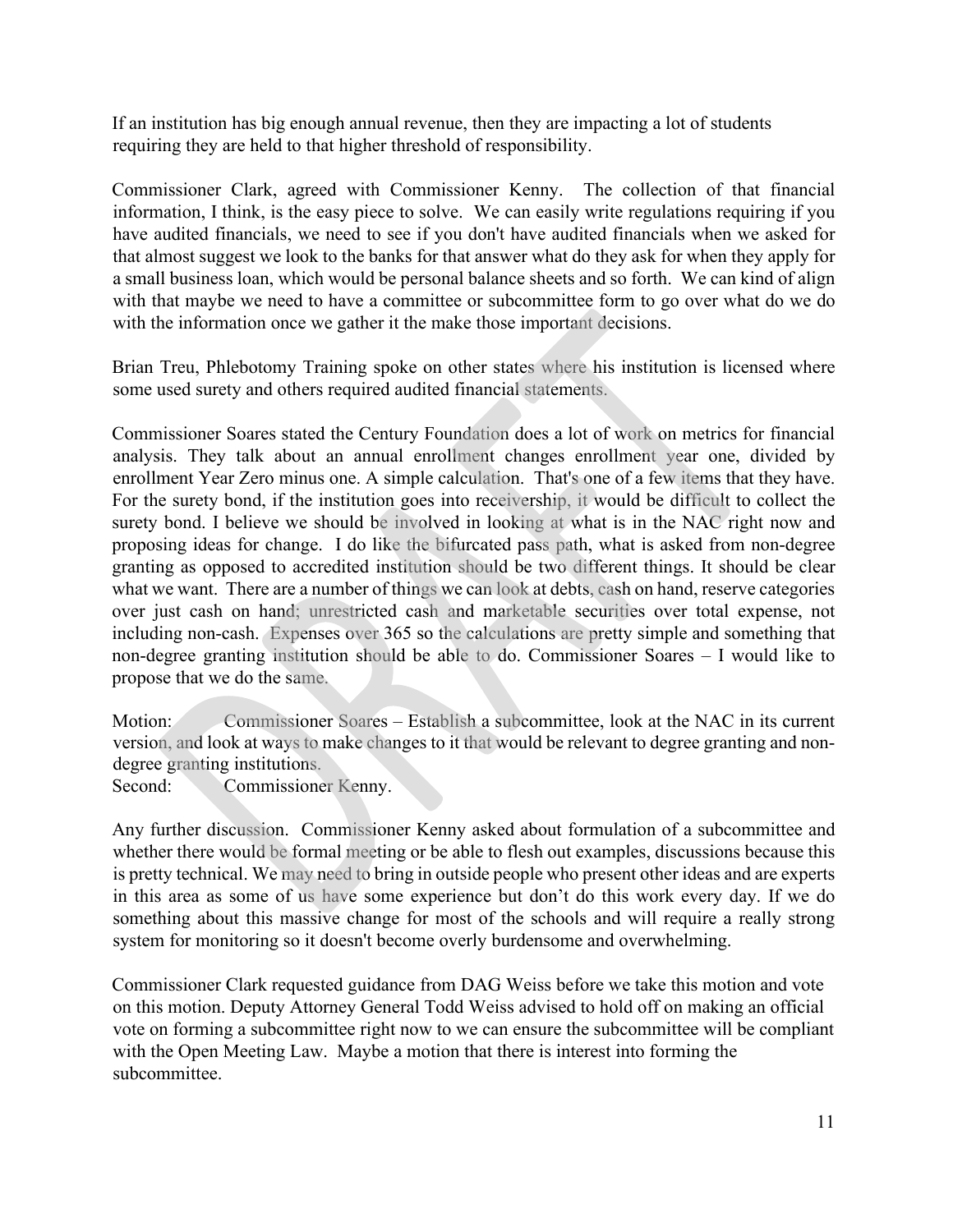Commissioner Clark, yeah, we've done a subcommittee before we didn't violate the meeting laws. Maybe amending the motion to indicate the interest in forming, so that we have the time to do it. At the same time, like to see this thing move. Deputy Attorney General Todd Weiss understood Chair Clark, I'll get something and work with Susan and Kelly.

Commissioner Soares stated that he is keeping a close eye on what's happening at the US Department of Education, to hopefully bring back any information to the commission. Commissioner Clark, some SBA regulations and whenever we do get around to form the subcommittee, I think we ought to have some, somebody from the banking industry possibly past Commissioner North or receive a recommendation for a banking representative.

Discussion occurred about the time frame and bringing the discussion of a sub-committee back in May or possibly hold a special meeting. DAG Weiss to research about the formation of the subcommittee.

Commissioner Clark took a vote on the motion on the floor.

Results: Unanimous, motion fails.

# **Public Comment**

None.

The meeting was adjourned by Commissioner Clark. Time: 11:50 a.m.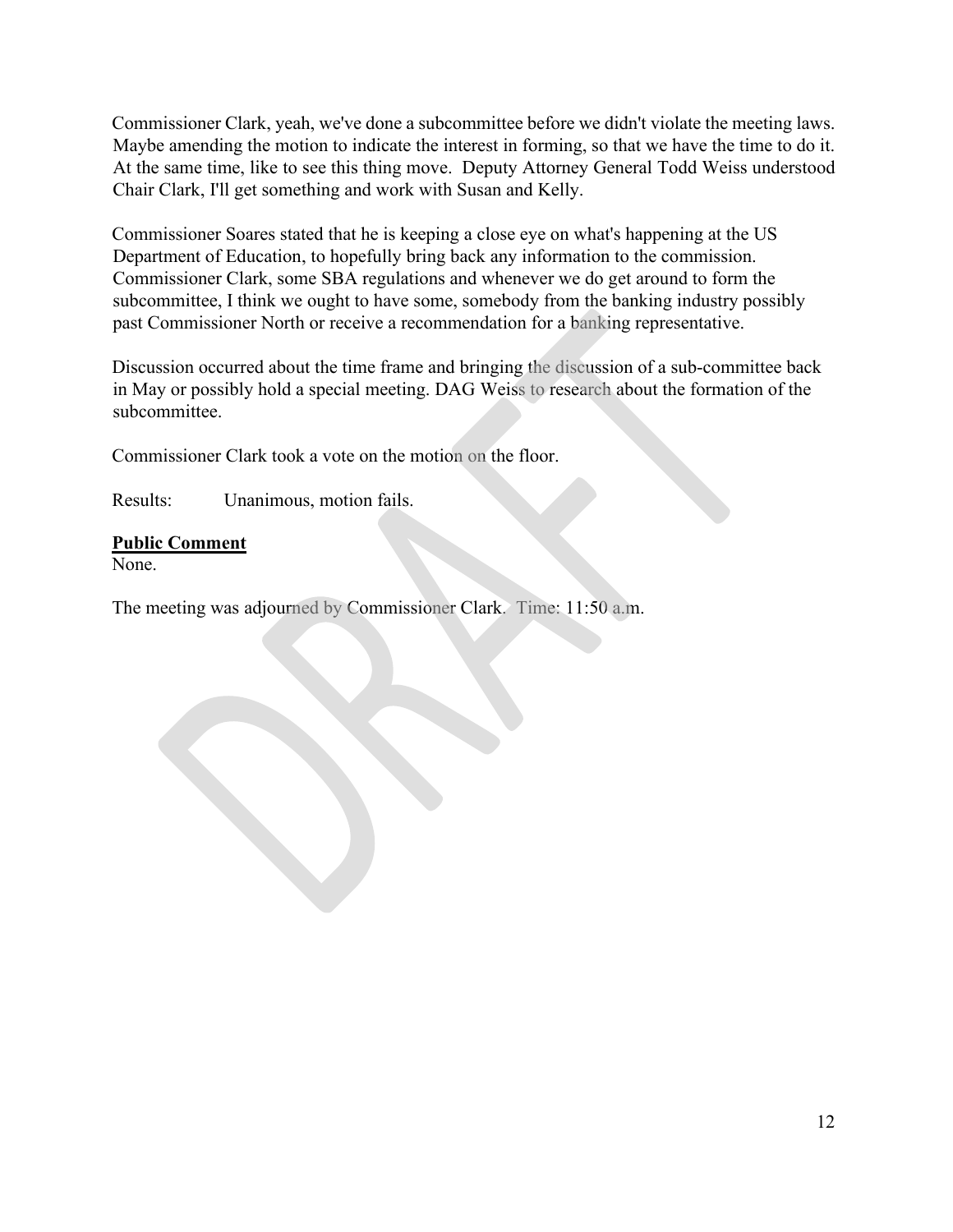#### **1. Computer System**

CPE has just completed a Request for Information concerning the proposed computer system to manage licensing and online payments. Due to the number of responses, a Request for Proposal is being prepared for submission. It is estimated that it will take until the fall 2022 to complete this process and award a contract.

#### 2. **Closure Updates**

Sierra Nevada University plans to close on June 30, 2022. Currently 96% of graduate and 86% of undergraduate student have elected to sign the transfer to University of Nevada Reno. For programs not typically offered by UNR, students will be taught out in the remaining cohort and at their current location primarily in Incline Village. While the acquisition has been approved by the accrediting body, DE has indicated that it will perform its review after UNR has taken over the assets.

Contractors Licensing Information Service is in the process of teaching out students with a projected closure date of June 30, 2022. CPE anticipates receiving 40 boxes of student files/transcript records dating back to 1994.

Stagecraft Institute which provided stagecraft occupational training during the summer has elect not to reopen from the pandemic. The past two years, the school has cancelled the program and the institution believes there are limited opportunity for employment growth for live entertainment in the near future. CPE staff is arranging for pick of student files.

National Bartenders School has taught out students as of March 31, 2022. The business closed due to probate issues from the owner's estate. The current director provided all student records to CPE totally 36 boxes.

#### 3. **Budget**

Staff has submitted the budget request to DETR FM requesting an additional classified staff in the position Audit Compliance Investigator to assist with the increasing workload. This position would be funded 50% from the VA contract and 50% for the State budget if approved. Additionally, staff has requested the maintenance cost for the computer system as an enhancement for the next biennium budget.

4 **Quarterly Report** – With 51 schools unreported, the total enrollment for the January 1, 2022 – March 31, 2022, quarter stands at 7,944 new students. An update will be provided at the meeting.

Q4 2021 updated to 7,960

| Jan - March 22 | Jan – March 21 | Jan - March 19 | Jan – March 18  | Jan – March 17 |
|----------------|----------------|----------------|-----------------|----------------|
| 944∶           | 10.080         | .922           | . 277<br>، اے ب | 6,693          |

#### 5. **CPE Quarterly Activities** – January 1, 2022 – March 31, 2022

| <b>CPE Activity</b>            | Number of<br><b>Applications</b><br><b>Processed</b> | <b>CPE Activity</b>                        | Number of<br><b>Applications</b><br><b>Processed</b> |
|--------------------------------|------------------------------------------------------|--------------------------------------------|------------------------------------------------------|
| License Renewals               | 8                                                    | <b>Agent Permits</b>                       | 28                                                   |
| <b>Experiential License</b>    |                                                      | VA Compliance Visits/Other Visits          |                                                      |
| School Change of Ownerships    |                                                      | VA Program Approvals (individual programs) | 202                                                  |
| <b>Distance Education</b>      | 2                                                    | Transcripts                                | 69                                                   |
| Exemptions/SARA                |                                                      |                                            |                                                      |
| License Evaluations            |                                                      | <b>School Audits</b>                       | 26                                                   |
| Added Facility/Location Change | 5                                                    | Added Program/Modification                 | 17                                                   |

6. **CPE Formal Student Complaints**: January 1, 2022 – March 31, 2022

CPE receive student inquiries about the complaint process but did not receive any complaints for the quarter.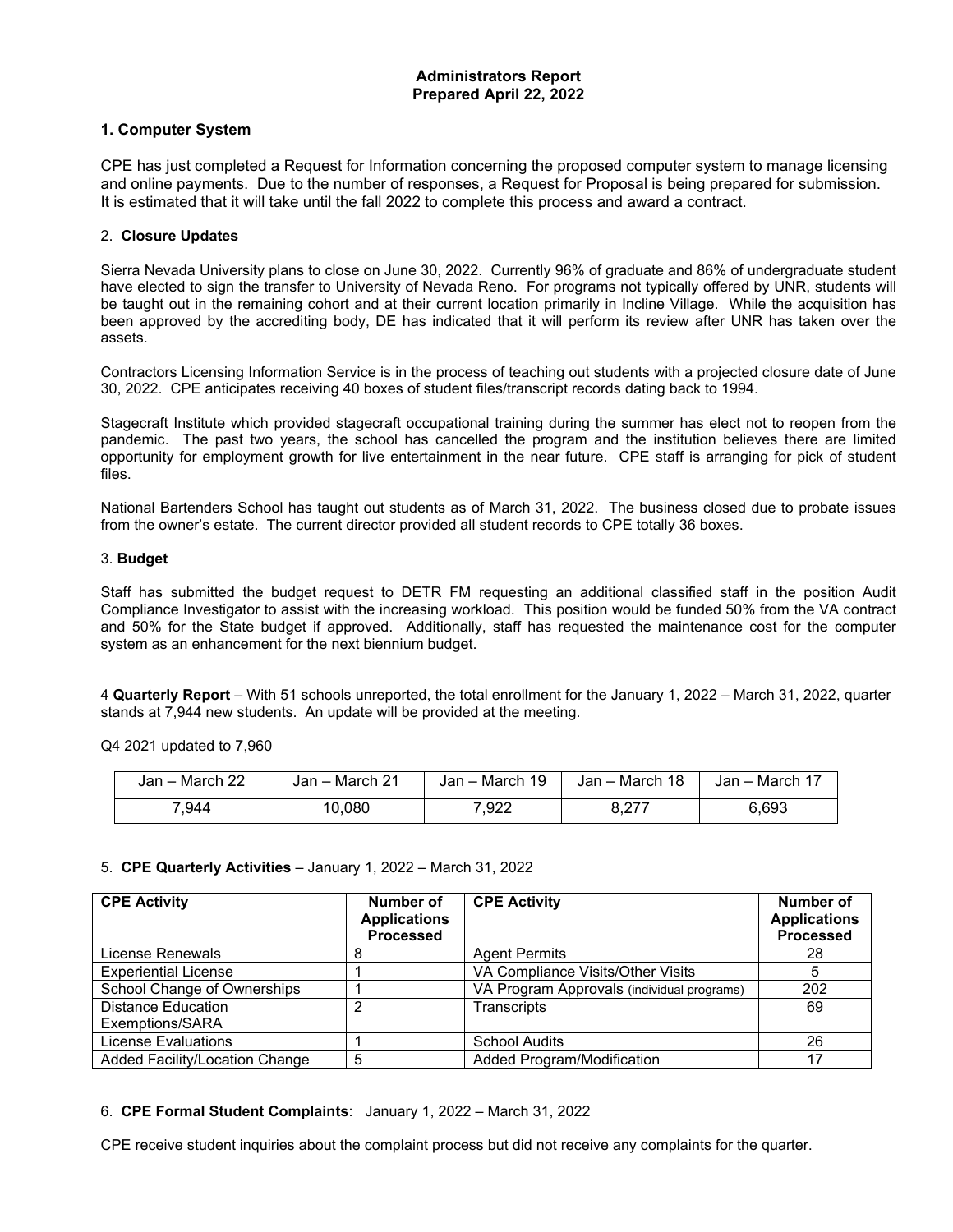| To:         | <b>CPE Commissioners</b>                                                         |
|-------------|----------------------------------------------------------------------------------|
| From:       | Kelly Wuest, Administrator Kelly D. Wust                                         |
| Subject:    | <b>Full Term Licensure Recommendation</b><br>Academy of Professional Development |
| For Action: | May 4, 2022                                                                      |

Academy of Professional Development was granted provisional approval to offer the Emergency Medical Technician, Executive Protection Specialist, and Physically Security Specialist at the May 5, 2021 Commission meeting. All contingencies were fulfilled, and the license was issued on August 27, 2021 for the Executive Protection Specialist, and Physically Security Specialist programs. The institution is still awaiting approval from the Southern Nevada Health District for approval of the Emergency Medical Technician.

The institution has not enrolled students at this time. To enable the institution to complete at least one cohort of students to be reviewed during the provisional audit, I recommend that:

**The provisional license for Academy of Professional Development be extended for an additional nine months.**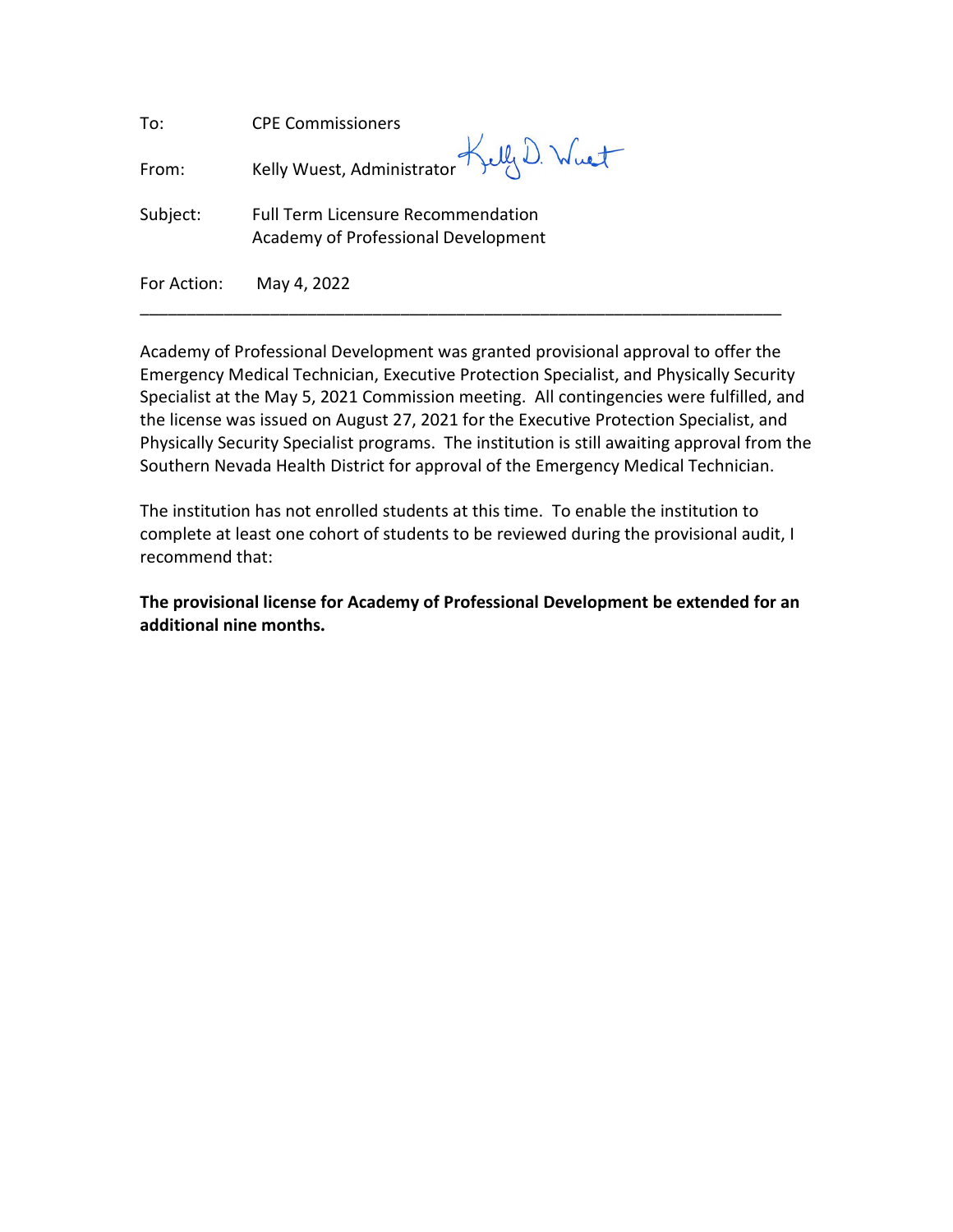| To:         | <b>CPE Commissioners</b>                                                       |
|-------------|--------------------------------------------------------------------------------|
| From:       | Kelly Wuest, Administrator Kelly D. Wust                                       |
| Subject:    | <b>Full Term Licensure Recommendation</b><br>Assist to Succeed Northern Nevada |
| For Action: | May 4, 2022                                                                    |

Assist to Succeed Northern Nevada was granted provisional approval to offer the Dental Assisting program at the May 5, 2021 Commission meeting. All contingencies were fulfilled, and the license was issued effective October 1, 2021.

The institution has not enrolled students at this time. To enable the institution to complete at least one cohort of students to be reviewed during the provisional audit, I recommend that:

**The provisional license for Assist to Succeed Northern Nevada be extended for an additional nine months.**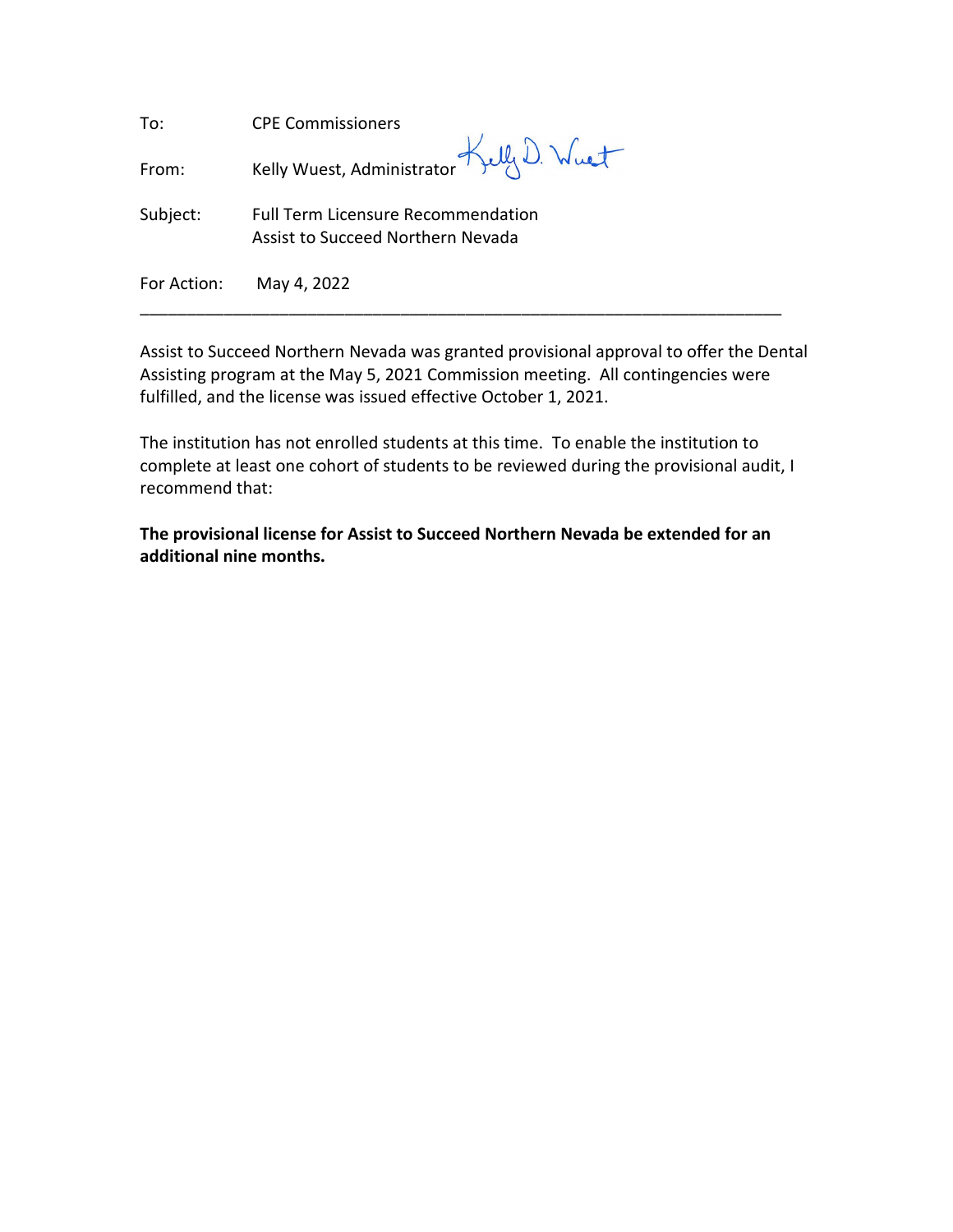| To:         | <b>CPE Commissioners</b>                                                   |
|-------------|----------------------------------------------------------------------------|
| From:       | Kelly Wuest, Administrator Kelly D. Wust                                   |
| Subject:    | <b>Full Term Licensure Recommendation</b><br><b>Charter Career Academy</b> |
| For Action: | May 4, 2022                                                                |

Charter Career Academy was granted provisional approval to offer medical assisting, medical equipment technician and phlebotomy technician programs at the May 5, 2021 Commission meeting. All contingencies were fulfilled, and the license was issued effective October 22, 2021.

The institution has not enrolled students at this time. To enable the institution to complete at least one cohort of students to be reviewed during the provisional audit, I recommend that:

**The provisional license for Charter Career Academy be extended for an additional nine months.**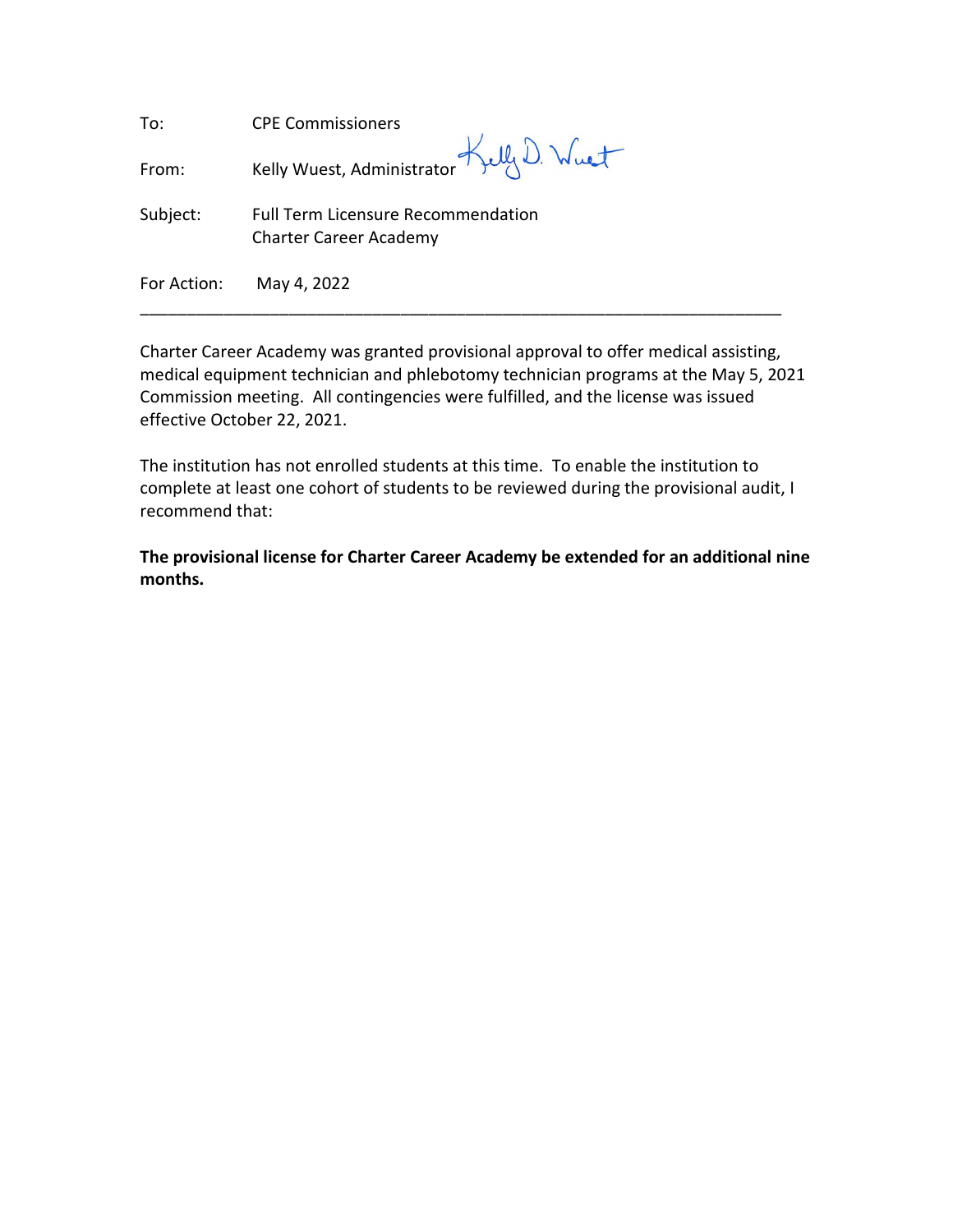| To:         | <b>CPE Commissioners</b>                                                                                                 |
|-------------|--------------------------------------------------------------------------------------------------------------------------|
| From:       | Maricris Wu, Postsecondary Education Specialist<br>Kelly D. Wuest, CPE Administrator                                     |
| Subject:    | <b>Full Term Licensure Recommendation</b><br>Mountain View Hospital Paramedics Institute<br>Troy Tuke, Academic Director |
| For Action: | May 4, 2022                                                                                                              |

Mountain View Hospital Paramedic Institute (MVHPI) is owned by Sunrise Mountain View Hospital, Inc. Through its subsidiaries, the hospital provides health care services in the Las Vegas valley. MVHPI offers a Paramedic program that consists of 1,368 or 1,488 hours of training, depending on the sponsoring agency. On February 2020 Commission meeting, MVHPI was granted provisional licensure. All contingencies were fulfilled in September 2020 and a provisional license was issued.

On March 23, 2022, a provisional audit was conducted in accordance with NAC 394.445 and concluded that the school substantially operates with the provisions of the NRS and NAC Chapters 394, therefore I recommend:

## **A Full-term license be granted to Mountain View Hospital Paramedic Institute.**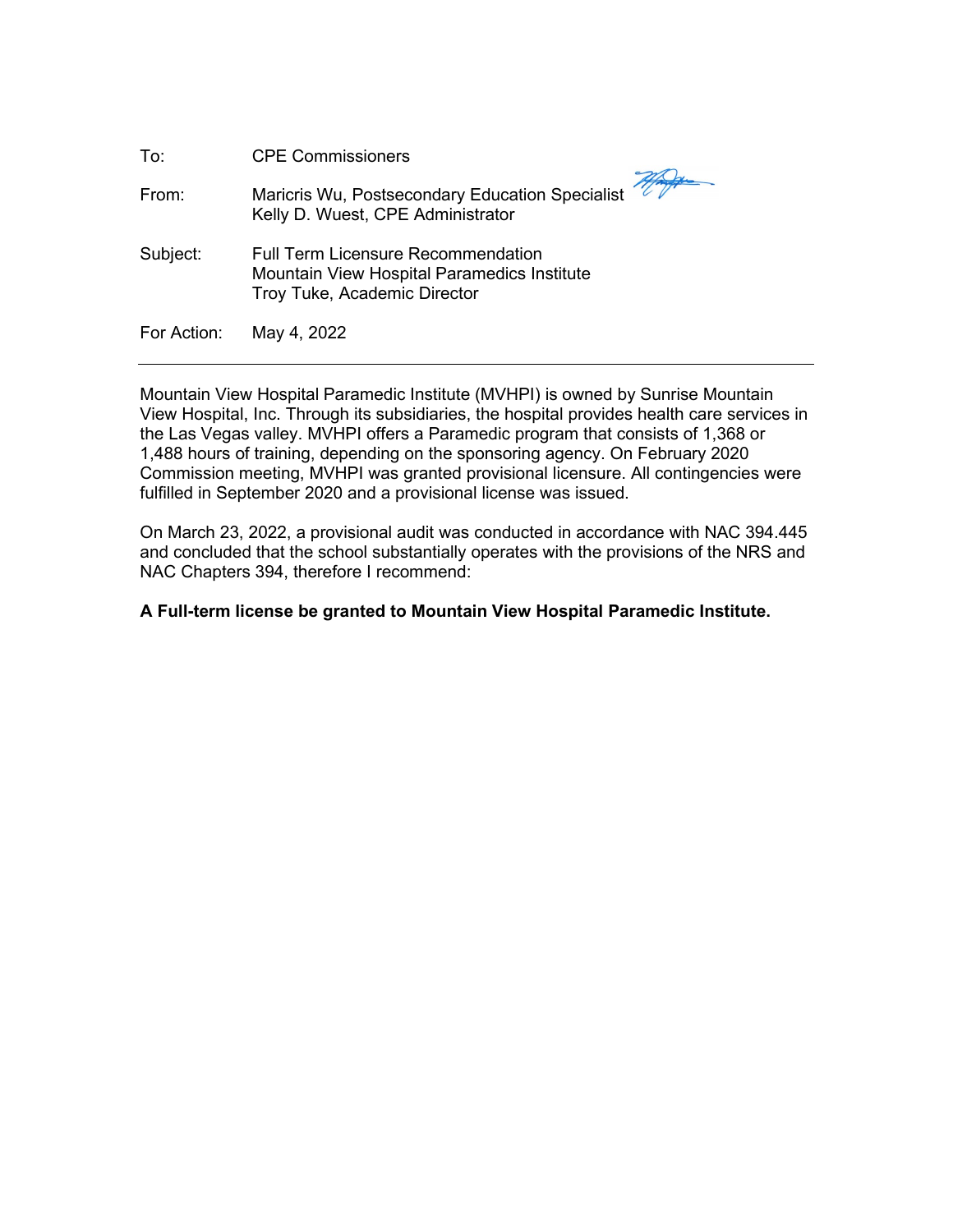| To:         | <b>CPE Commissioners</b>                                                                                    |
|-------------|-------------------------------------------------------------------------------------------------------------|
| From:       | Maricris Wu, Postsecondary Education Specialist                                                             |
| Subject:    | <b>Full Term Licensure Recommendation</b><br>Signature Real Estate School<br>Lois Harper, Academic Director |
| For Action: | May 4, 2022                                                                                                 |

Signature Real Estate School is owned by Signature Holdings, Inc., which operates Signature Real Estate Group. Mr. Brandon Roberts is a licensed real estate broker with the Nevada Real Estate Division (NRED). Signature Real Estate School offers prelicensing courses in Real Estate Essential 90 hours and the Real Estate Essential 18 hours Nevada Law. On May 5, 2021, Commission meeting, Signature Real Estate was granted a provisional license. All contingencies were fulfilled, and a provisional license was issued.

On March 23, 2022, a provisional audit was conducted in accordance with the NAC 394.445 and concluded that the school substantially operates within the provisions of NRS and NAC Chapter 394, therefore I recommend:

### **A Full-term license be granted to Signature Real Estate School.**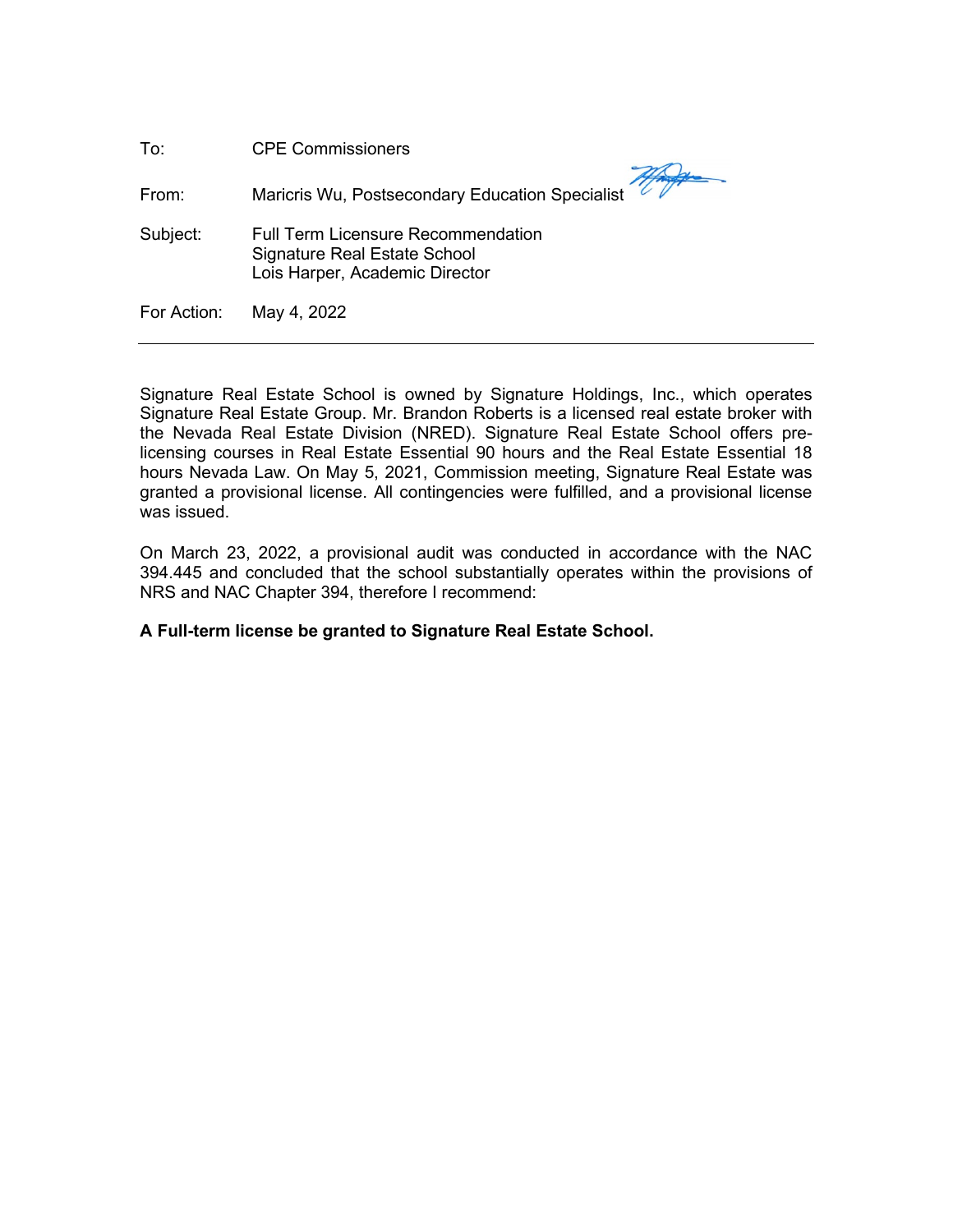## Licensing Worksheet

#### Recommendation

| Applicant:                                                                                                                                                                                                                                                                        | Christina G. Smith, Owner                                                                     |  |
|-----------------------------------------------------------------------------------------------------------------------------------------------------------------------------------------------------------------------------------------------------------------------------------|-----------------------------------------------------------------------------------------------|--|
| School:                                                                                                                                                                                                                                                                           | Sierra Mountain Education                                                                     |  |
| For Action:                                                                                                                                                                                                                                                                       | May 4, 2022                                                                                   |  |
| <b>Recommendation</b><br>That a twelve-month provisional license be granted to Sierra Mountain Education to offer<br>the dental assistant program contingent upon receipt of a surety bond in the amount of<br>\$62,000, personnel information, facility and curriculum approval. |                                                                                               |  |
| Curriculum:                                                                                                                                                                                                                                                                       | Curriculum received on March 4, 2022. Curriculum under pending<br>review <b>CONTINGENCY</b> . |  |
| Bond:                                                                                                                                                                                                                                                                             | Recommend amount is \$62,000 CONTINGENCY.                                                     |  |
| Financial<br>Statement:                                                                                                                                                                                                                                                           | Received on March 4, 2022 and reviewed from March 7- April 5, 2022.                           |  |
| <b>Budget</b><br>Estimate:                                                                                                                                                                                                                                                        | Received on March 4, 2022, and reviewed March 7- April 5, 2022.                               |  |
| Financial<br>Release:                                                                                                                                                                                                                                                             | Received on March 4, 2022, and reviewed March 7- April 5, 2022.                               |  |
| Personnel<br>Information:                                                                                                                                                                                                                                                         | <b>CONTINGENCY.</b>                                                                           |  |
| Certifications:                                                                                                                                                                                                                                                                   | Received on March 4, 2022, and reviewed March 7- April 5, 2022.                               |  |
| Catalog:                                                                                                                                                                                                                                                                          | Received on March 4, 2022, under pending review.                                              |  |
| Contract:                                                                                                                                                                                                                                                                         | Received on March 4, 2022, under pending review.                                              |  |
| Completion<br>Certificates:                                                                                                                                                                                                                                                       | Received on March 4, 2022, and reviewed March 7- April 5, 2022.                               |  |
| Facility<br>Information:                                                                                                                                                                                                                                                          | <b>CONTINGENCY.</b>                                                                           |  |
| Fees:                                                                                                                                                                                                                                                                             | Received on March 4, 2022.                                                                    |  |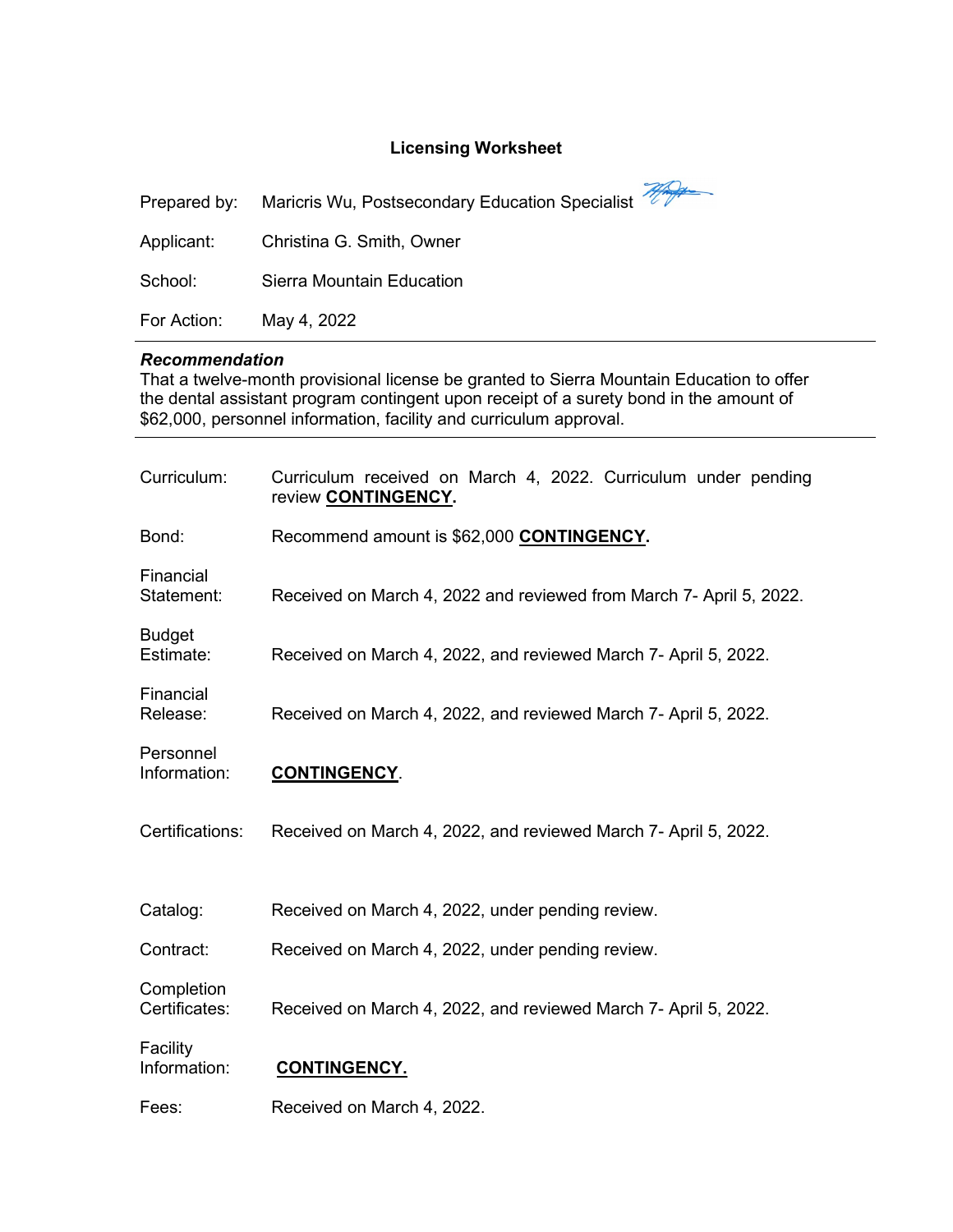#### **Licensing Worksheet**

| Prepared by: | Kelly Wuest, Administrator Kelly D. Wust |
|--------------|------------------------------------------|
| Applicant:   | Christine Meier, Owner                   |
| School:      | Phlebotomy Learning Center of Las Vegas  |
| For Action:  | May 4, 2022                              |

#### *Recommended Motion:*

That Phlebotomy Learning Center of Las Vegas be granted approval to offer the proposed Office Assistant program contingent on personnel information and bond in the amount of \$11,500.

| Curriculum:                | Received on March 11, 2022. Approved on March 15, 2022.                                           |
|----------------------------|---------------------------------------------------------------------------------------------------|
| Bond:                      | Recommended bond amount of \$11,500.                                                              |
| <b>Budget</b><br>Estimate: | Received on March 11, 2022 and reviewed on March 15, 2022.                                        |
| Financial<br>Release:      | Received on March 11, 2022 and reviewed on March 15, 2022.                                        |
| Personnel<br>Information:  | CONTINGENCY.                                                                                      |
| Catalog:                   | Received on March 11, 2022. Required course schedule and updated instructor<br>list for approval. |
| Facility<br>Information:   | Facility information and approval on file with CPE.                                               |
| Fees:                      | Received on March 14, 2022.                                                                       |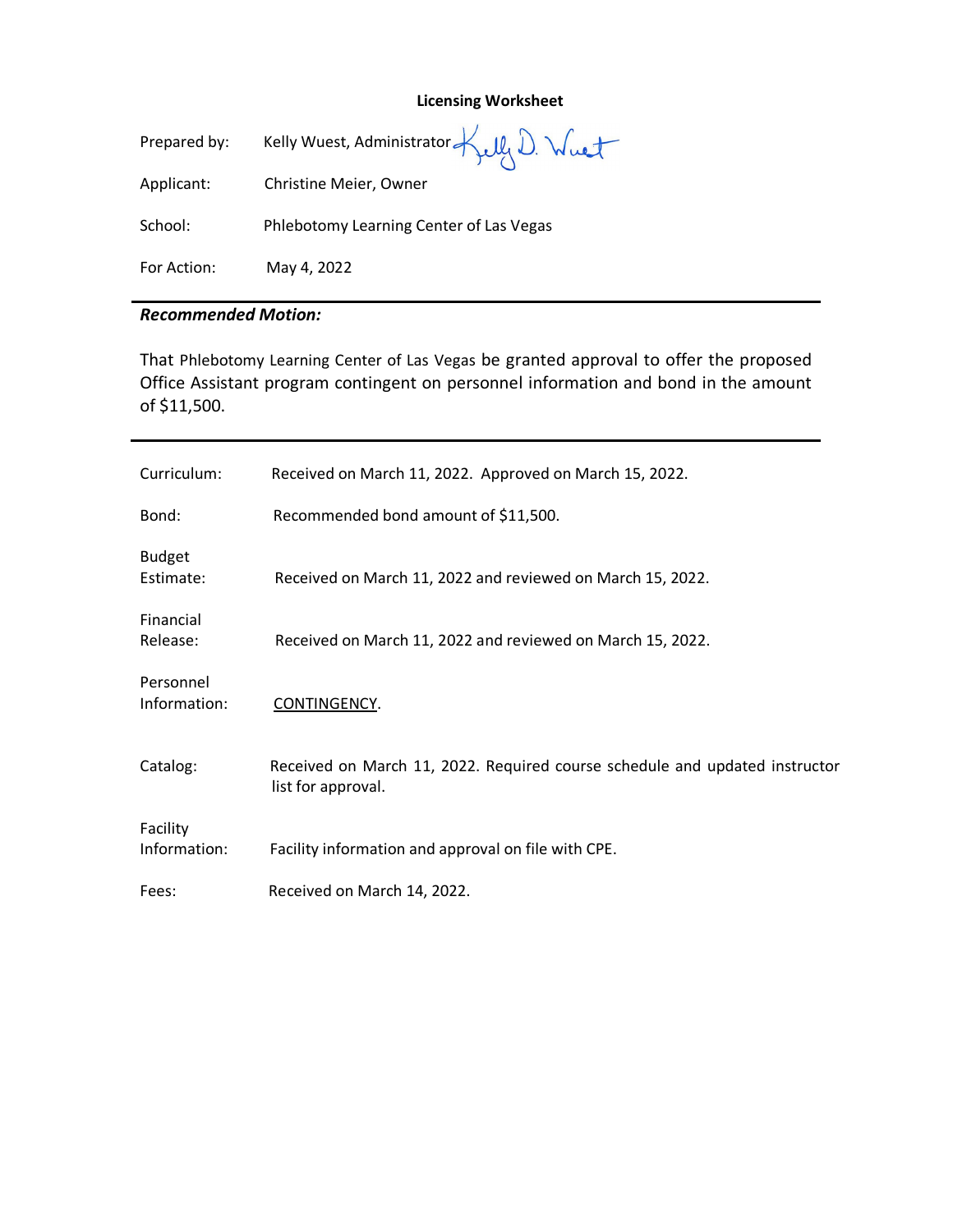| To:         | <b>CPE Commissioners</b>                   |
|-------------|--------------------------------------------|
| From:       | Kelly Wuest, Administrator Kelly D. Wuet   |
| Subject:    | Creation of subcommittee to review NAC 394 |
| For Action: | May 4, 2022                                |

#### **Background:**

At the February 9, 2022 meeting, the Commission discussed creating a sub-committee to explore changes to the Nevada Administrative Code concerning financial stability and required documents of institutions. At the conclusion of the agenda item, the Commission requested Deputy Attorney General Todd Weiss research the creation of a sub-committee including compliance with open meeting law (NRS 241).

A synopsis of the discussion concerning financial stability, financial documents submission and surety is including the draft minutes from the February 9, 2022 meeting.

#### **Financial Consideration:**

Pursuant to NRS 394.383, voting members of the Commission are entitled to receive a salary of not more that \$80, as fixed by the Commission, for each day's attendance at a meeting of the Commission. CPE is scheduled for four meetings each fiscal year but is funded for five meetings each year to permit a special hearing to occur if needed. This additional funded meeting and normal absents can provide the funding for the sub-committee.

#### **Potential Motion:**

To approve the creation of a sub-committee to review NAC 394 comprised of the following Commissioners (list Commissioners) with the addition of (number of) members of licensed institutions to be selected at the first Sub-committee meeting.